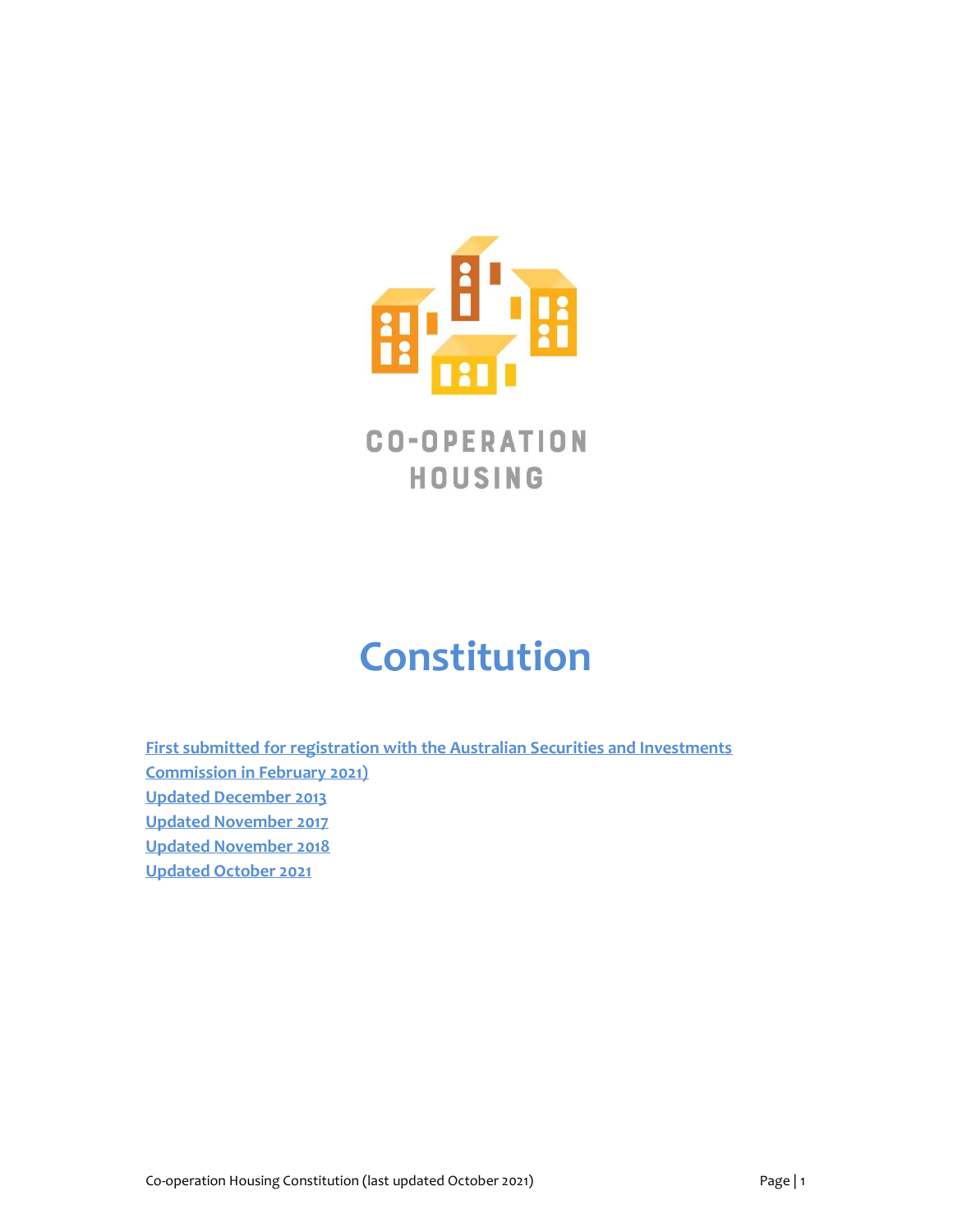# Table of Contents

| $\mathbf{1}$                                            | <b>DEFINITIONS</b>                    | 5                       |
|---------------------------------------------------------|---------------------------------------|-------------------------|
| $\mathbf{2}$                                            | <b>NAME</b>                           | $\overline{7}$          |
| 3                                                       | <b>PURPOSE AND OBJECTS</b>            | $\overline{7}$          |
| <b>Effect of Constitution</b>                           |                                       | $\overline{\mathbf{z}}$ |
| 4                                                       | <b>POWERS</b>                         | 8                       |
| 5                                                       | <b>BY-LAWS AND POLICIES</b>           | 8                       |
| 6                                                       | <b>INCOME AND PROPERTY OF COMPANY</b> | 8                       |
| 7                                                       | [DELETED]                             | 8                       |
| 8                                                       | <b>MEMBERSHIP</b>                     | 9                       |
| <b>Admission</b>                                        |                                       | 9                       |
| <b>Membership rights</b>                                |                                       | 9                       |
| <b>Membership fees</b>                                  |                                       | 9                       |
| <b>Register of Members</b><br>10                        |                                       |                         |
| Ceasing to be a Member or change in Member status<br>10 |                                       |                         |
| <b>Members' obligations</b><br>12                       |                                       |                         |
| 9                                                       | <b>GENERAL MEETINGS</b>               | 12                      |
| <b>Annual General Meetings</b>                          |                                       | 12                      |
| <b>General meetings</b><br>12                           |                                       |                         |
| 10                                                      | PROCEEDINGS AT GENERAL MEETINGS       | 13                      |
| Quorum                                                  |                                       | 13                      |
| If a quorum is not present                              |                                       |                         |
| Chair                                                   |                                       | 13                      |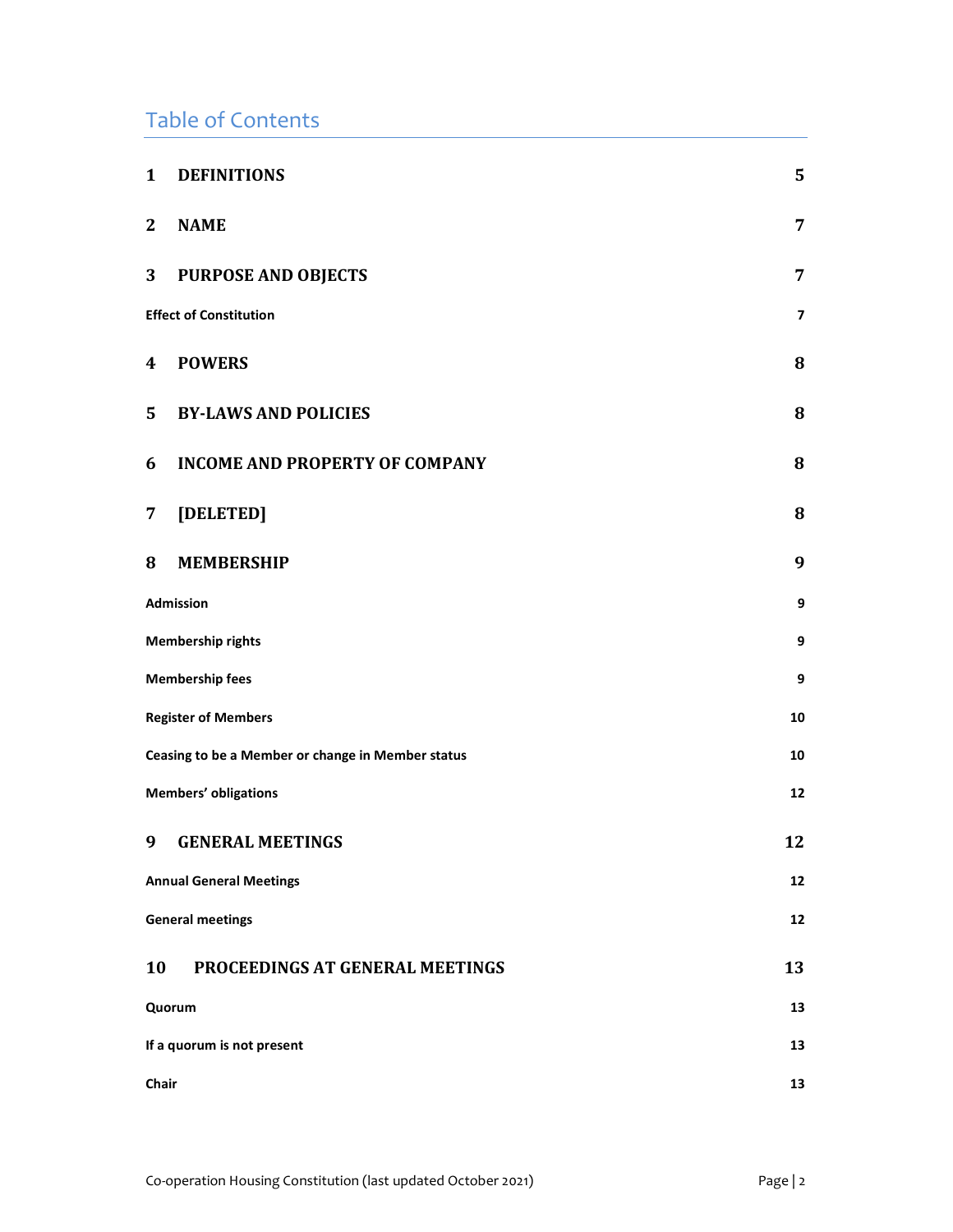| Adjournments               |                                 | 14 |
|----------------------------|---------------------------------|----|
| <b>Decision making</b>     |                                 | 14 |
| <b>Polls</b>               |                                 | 14 |
| <b>Proxies</b>             |                                 | 15 |
| 11                         | <b>APPOINTMENT OF DIRECTORS</b> | 15 |
| <b>Elected Directors</b>   |                                 | 16 |
| <b>Technical Directors</b> |                                 | 17 |
| Remuneration               |                                 | 17 |
| 12                         | <b>REMOVAL OF DIRECTORS</b>     | 17 |
| 13                         | <b>DIRECTORS' INTERESTS</b>     | 18 |
| 14                         | <b>OFFICE BEARERS</b>           | 19 |
| 15                         | <b>SECRETARY</b>                | 19 |
| 16                         | <b>CHIEF EXECUTIVE OFFICER</b>  | 19 |
| 17                         | <b>BOARD MEETINGS</b>           | 19 |
| 18                         | <b>WRITTEN RESOLUTIONS</b>      | 20 |
| 19                         | <b>COMMITTEES</b>               | 20 |
| 20                         | <b>DELEGATION</b>               | 21 |
| 21                         | <b>MINUTES AND REGISTERS</b>    | 21 |
| 22                         | <b>FINANCIAL YEAR</b>           | 22 |
| 23                         | <b>AUDIT AND ACCOUNTS</b>       | 22 |
| 24                         | <b>AUDITOR</b>                  | 22 |
| 25                         | <b>INSPECTION OF RECORDS</b>    | 22 |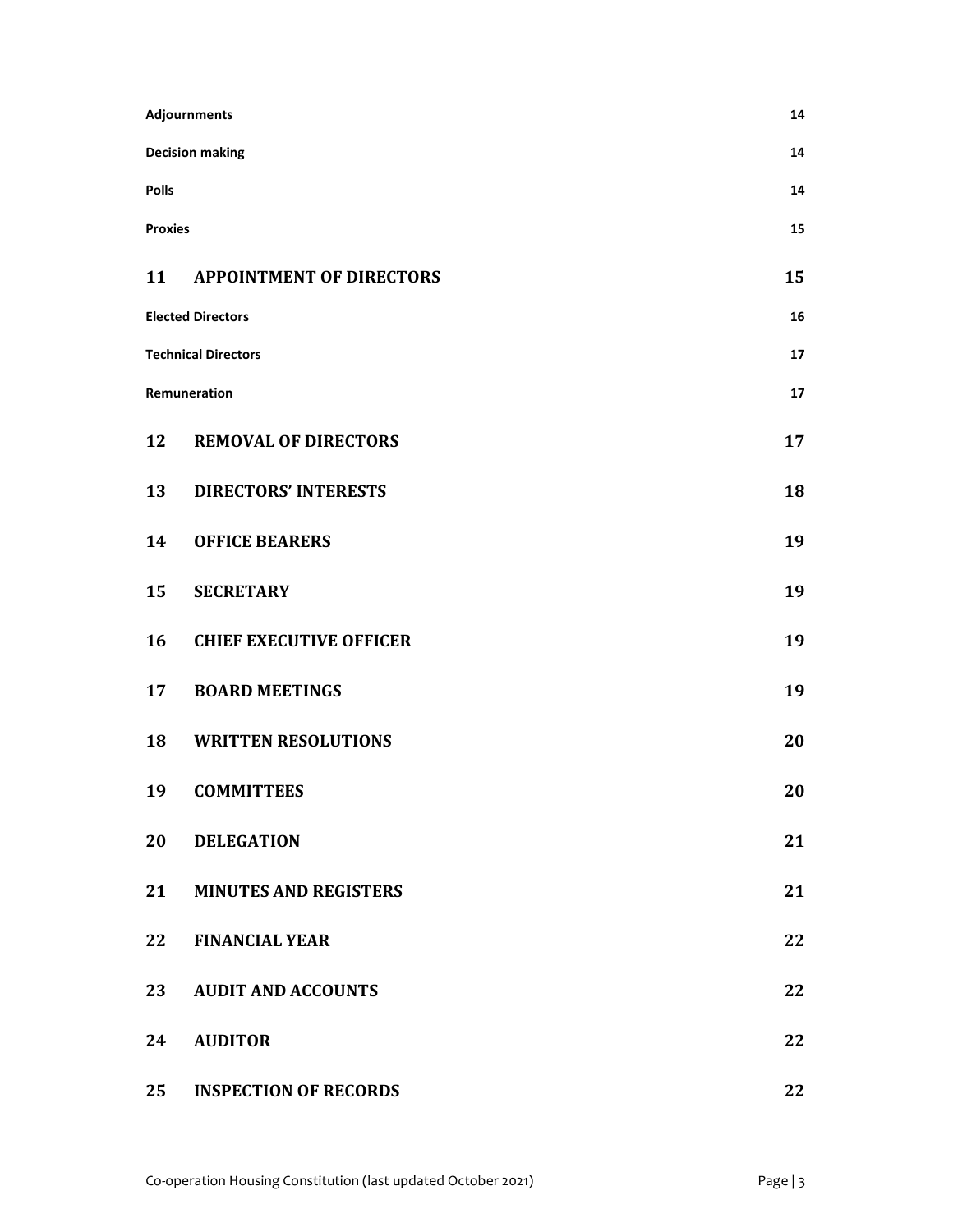| 26                                                       | <b>INDEMNITY</b>                          | 22 |
|----------------------------------------------------------|-------------------------------------------|----|
| 27                                                       | <b>NOTICES</b>                            | 23 |
| 28                                                       | <b>WINDING UP</b>                         | 23 |
| 29                                                       | <b>INTERPRETATION OF THE CONSTITUTION</b> | 24 |
| 30                                                       | <b>ALTERATIONS TO THE CONSTITUTION</b>    | 25 |
| APPENDIX 1: CO-OPERATIVE IDENTITY, VALUES AND PRINCIPLES |                                           | 26 |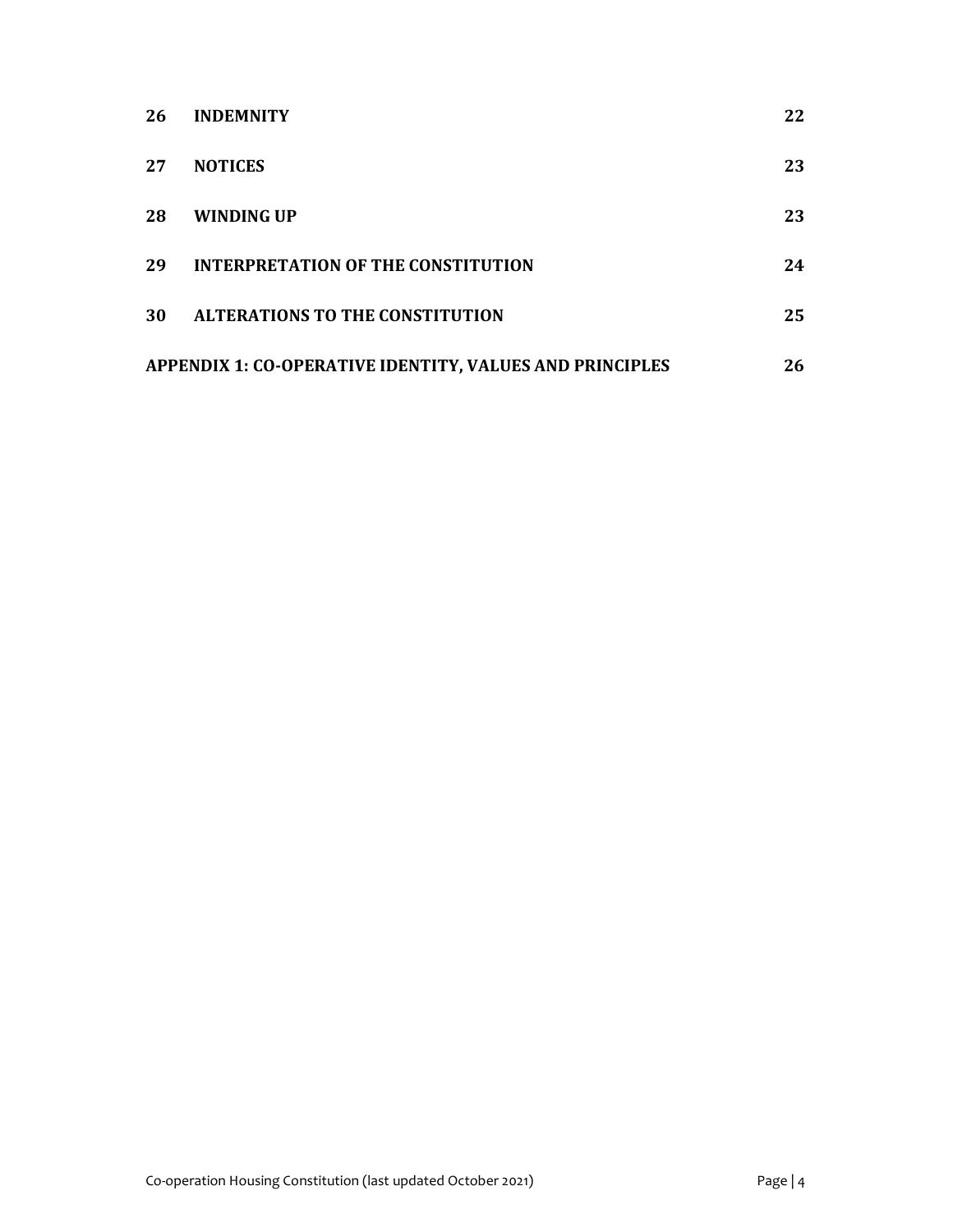## 1 Definitions

In this Constitution, unless the context otherwise requires:

- 1.1 Act means the Corporations Act 2001 (Cth).
- 1.2 Company means Co-operation Housing.
- 1.3 Board or Directors means directors numbering not less than the required quorum acting together as the board of directors of the Company.
- 1.4 Elected Director has the meaning given in Rule  $11.3(a)$ .
- 1.5 **Technical Director** has the meaning given in Rule 11.3(b).
- 1.6 Initial Director means one of those named in the registration of the company with the Australian Securities and Investments Commission (ASIC).
- 1.7 Full Member and Associate Member mean a Member admitted to membership of the Company in accordance with Rule 8.
- 1.8 Founding Member means one of those named in the registration of the company with ASIC.
- 1.9 Member means a Full Member or an Associate Member or a Founding Member.
- 1.10 **Member** at a meeting of the Company means the nominated person of a Member.
- 1.11 **Association** means any association incorporated under to the Association Incorporation Act 1987 (WA).
- 1.12 Corporation means any company incorporated under to the Act.
- 1.13 Co-operative means a co-operative incorporated under Co-operatives Act 2009 (WA).
- 1.14 Objects means those objects of the Company as referred to in Rule 3.2.
- 1.15 [Deleted]
- 1.16 Special resolution in the case of a general meeting of the Full Members has the meaning given in section 9 of the Act; in the case of a Board meeting it means a resolution passed by at least 75 per cent of the votes cast by those Directors entitled to vote.
- 1.17 A resolution or poll with an equality of votes is not passed.
- 1.18 **Month** means calendar month.
- 1.19 Community Housing Provider (CHP) means an organisation that provides community housing under the Housing Authority or its successor in title's Framework.
- 1.20 Community Housing Asset means:
	- (a) land and/or premises transferred to the CHP by the Housing Authority or its successor in title, but not including land or land and premises that the Housing Authority sells at market value to the CHP;
	- (b) land and/or premises acquired by the CHP wholly or partly with funding provided by the Housing Authority, including but not limited to where such funding comprises: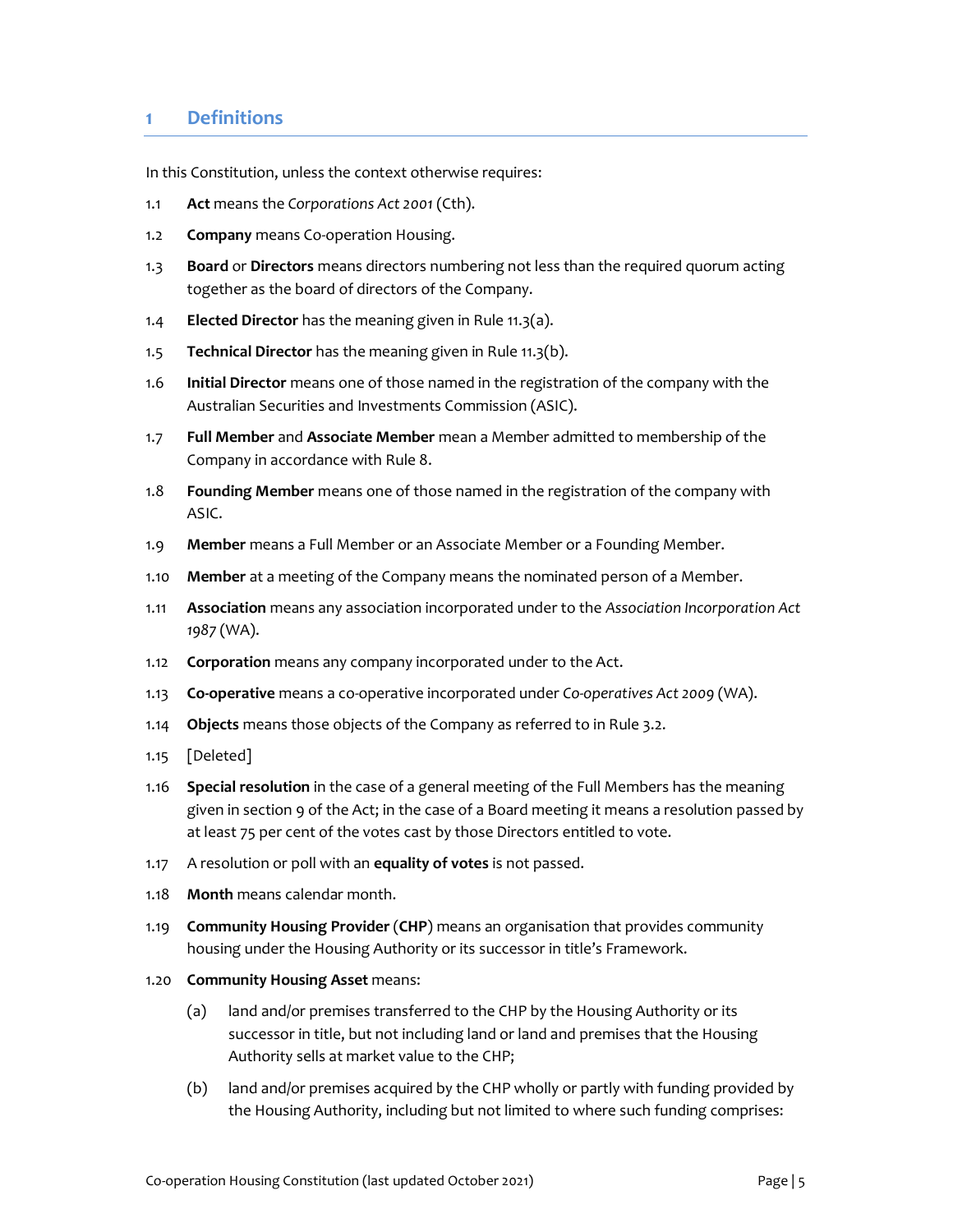- (i) funding provided directly by the Housing Authority
- (ii) GST input tax credits claimed by the CHP in connection with any supplies that are funded wholly or in part by the Housing Authority;
- (c) a legal interest in land and/or premises acquired by the CHP wholly or partly with funding provided or where the acquisition is facilitated by the Housing Authority;
- (d) land and/or premises acquired by the CHP wholly or partly with borrowings leveraged off or cash flow generated from any assets in the CHP's portfolio in which the Housing Authority has or had an interest;
- (e) land and/or premises where the Housing Authority is identified as having an interest in any legal agreement;
- (f) land and/or premises procured with the proceeds of sale of land and/or premises in which the Housing Authority has previously had an interest; or
- (g) housing constructed by the Housing Authority or improvements made on land and/or premises by the Housing Authority.
- 1.21 Registered means that a CHP has successfully achieved registration under the Housing Authority Framework as a Tier 1, 2 or 3 provider.
- 1.22 In writing means written, printed or typed, or partly written or partly typed, and includes lithographic, electronic and all other substitutes for writing.
- 1.23 Words importing the singular number include the plural number, and vice versa.
- 1.24 Words importing the masculine gender include the feminine gender.
- 1.25 Words importing persons include corporations.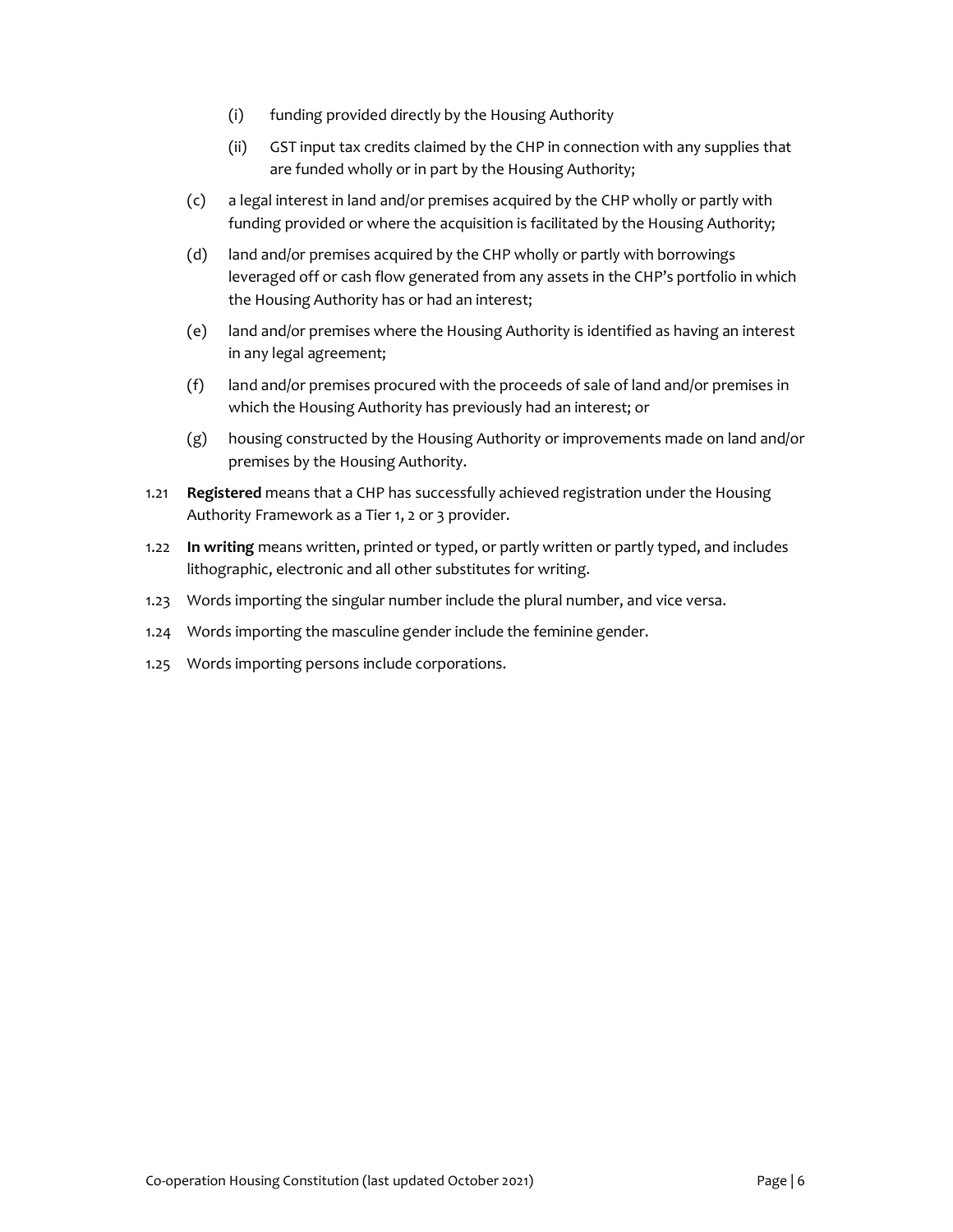#### 2 Name

2.1 The name of the Company is Co-operation Housing.

## 3 Purpose and Objects

- 3.1 The Company:
	- (a) is a company limited by guarantee;
	- (b) is not carried on for the purpose of providing any profit or financial gain to its individual Members, nor making any distribution to its Members of any kind whatsoever, nor paying any fees to its Directors;
	- (c) will operate to pursue charitable-purpose objects only; and
	- (d) will only apply any operating surplus or other income in promoting its Objects.
- 3.2 Objects

The principal Object of the Company shall be to strengthen and expand the co-operative housing sector in Western Australia in order to provide housing assistance.

The Company will further this Object by, within the context of co-operative housing initiatives:

- (a) providing property and tenancy management support and services;
- (b) seeking investment and grants;
- (c) encouraging socially, economically and environmentally sustainable principles and practices;
- (d) promoting tenant participation in housing management;
- (e) taking action either itself or in conjunction with other persons to increase the number of residential properties under co-operative housing management, including by owning or leasing residential properties;
- (f) providing education on co-operative housing principles to households;
- (g) promoting principles of co-operation (see Appendix 1) and co-operative housing; and
- (h) doing anything that it is reasonably convenient to do in order to give effect to the principal Object.

## Effect of Constitution

- 3.3 This Constitution has the effect of a contract between:
	- (a) the Company and each Member;
	- (b) the Company and each Director; and
	- (c) each Member and each other Member.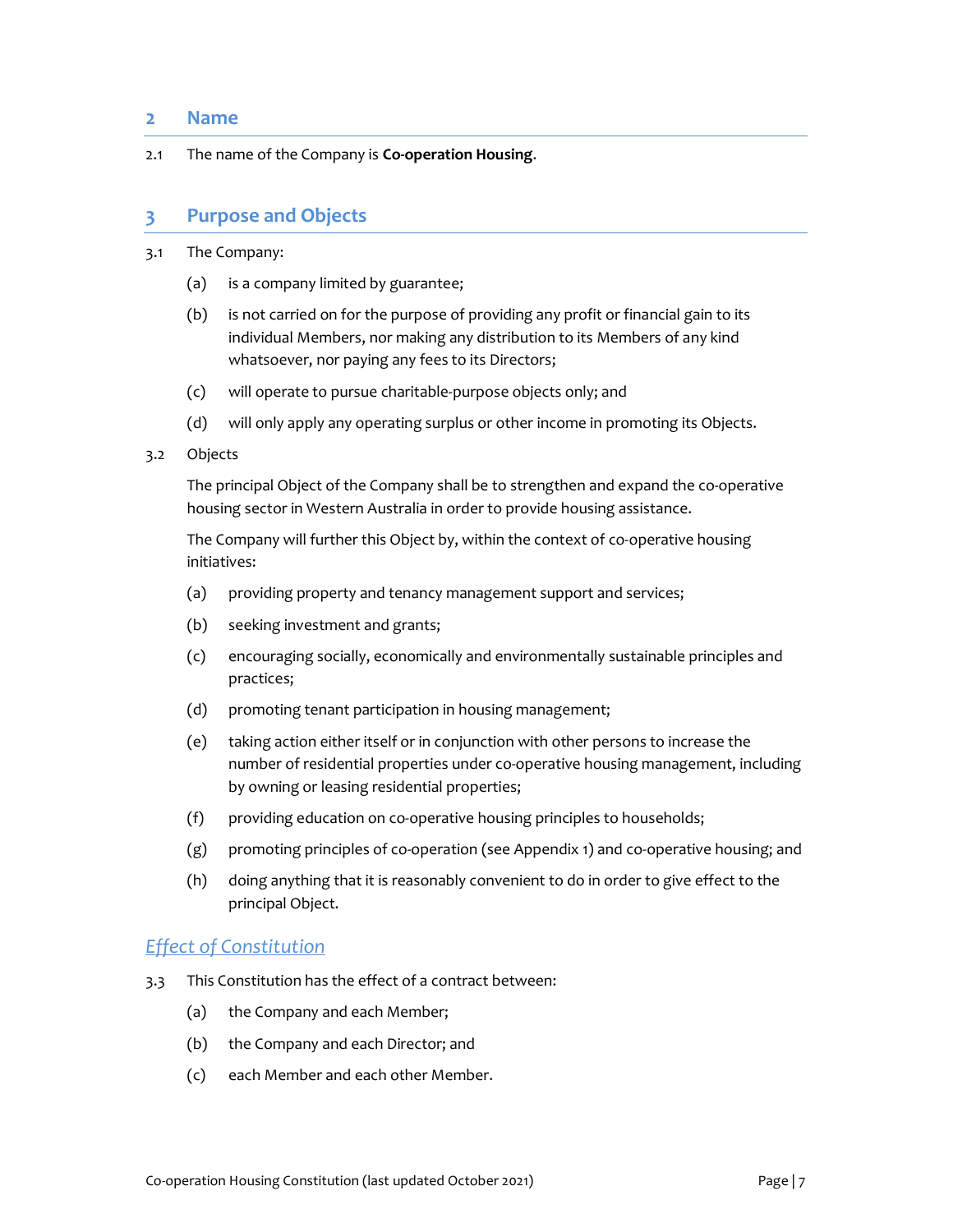3.4 The Replaceable Rules shall apply to the extent that such rules are not inconsistent with the Rules set out in this Constitution, in which case the Rules set out in this Constitution shall prevail.

#### 4 Powers

4.1 The Company has the legal capacity and powers of a person and all the powers of a body corporate.

## 5 By-laws and policies

- 5.1 The Directors shall establish and publish from time to time by-laws and policies to guide the operation and decision making of the Company and to provide direction to Members and employees in areas not otherwise covered by the Act or this Constitution.
- 5.2 Should any by-law or policy be inconsistent with the Act or with this Constitution, the Act or this Constitution shall prevail.

## 6 Income and property of Company

- 6.1 The profits (if any), income and property of the Company, however derived, will be applied solely towards the promotion of the purposes of the Company and its Objects.
- 6.2 No part of the profits, income or property of the Company may be paid, transferred or distributed to any Member, either directly or indirectly by way of dividend, bonus or otherwise.
- 6.3 Subject to Rule 6.4, Rule 6.2 does not prevent:
	- (a) payment in good faith to an officer, an employee or a Member of the Company, as remuneration for services provided by that officer, employee or Member to the Company, provided that such payment has first been approved by the Board;
	- (b) payment of interest at a rate not exceeding interest at the rate for the time being charged by the Company's banker for overdrawn accounts on money borrowed from a Member; or
	- (c) payment of reasonable and proper rent for premises demised or let by any Member to the Company.
- 6.4 No Director shall be entitled to be paid any fee for acting as a Director of the Company.

# 7 [Deleted]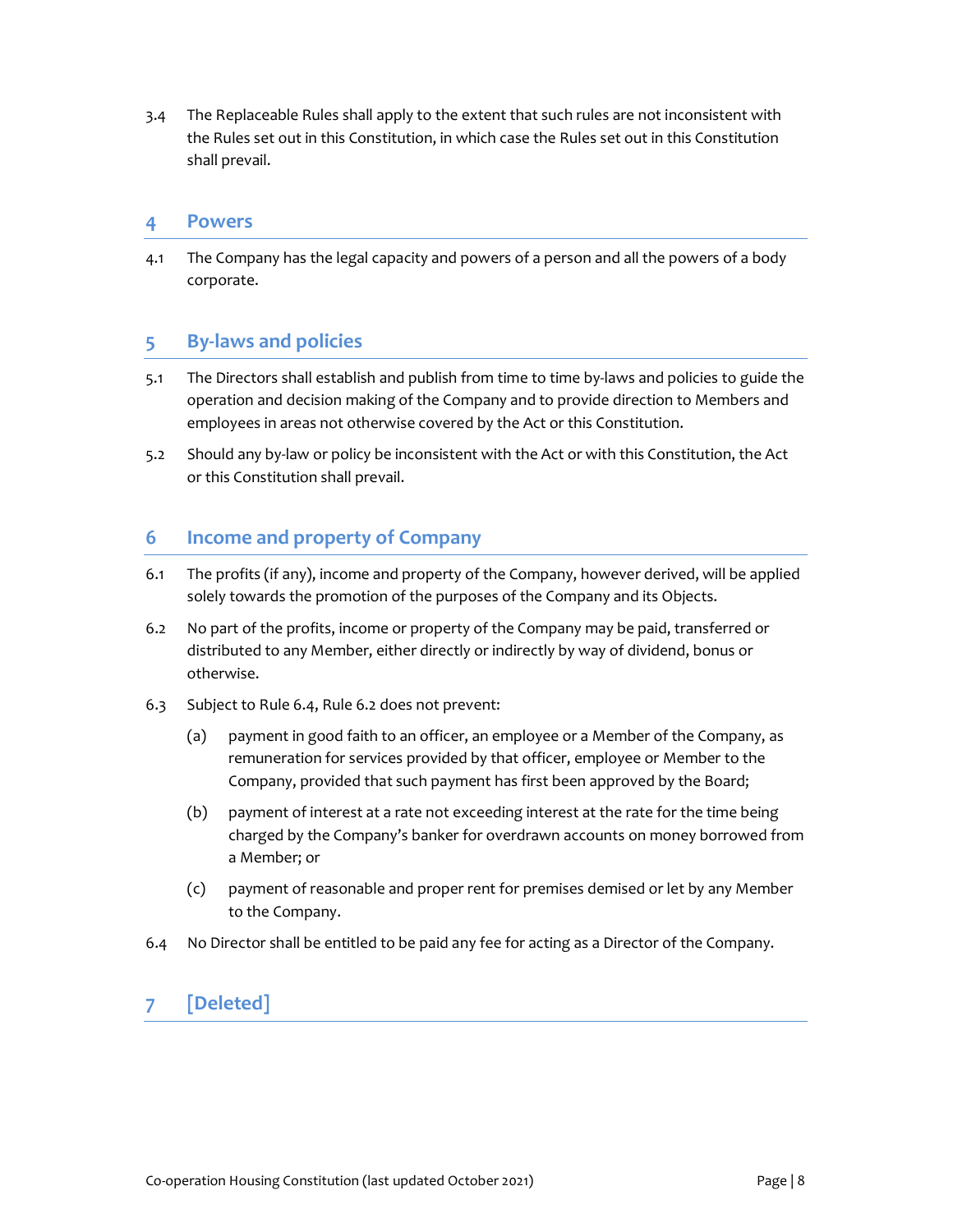## 8 Membership

#### Admission

- 8.1 The number of Full Members and Associate Members is unlimited.
- 8.2 Full Members of the Company are:
	- (a) the clause has been repealed
	- (b) other co-operatives, associations and corporations endorsed by the Board subject to having:
		- (i) sought membership in the prescribed manner;
		- (ii) co-operative housing management;
		- (iii) objectives consistent with the Objects of the Company;
		- (iv) a valid and current lease of land and buildings; and
		- (v) agreed to pay the annual Full Member fee.
- 8.3 Associate Members of the Company are co-operatives, associations and corporations endorsed by the Board subject to having:
	- (a) sought membership in the prescribed manner;
	- (b) objectives consistent with those of the Company; and
	- (c) agreed to pay the annual Associate Member fee.
- 8.4 Membership commences at a date determined by the Board.
- 8.5 The rights and privileges of each Member will not be transferable by the Member's own act or by operation of law.

## Membership rights

- 8.6 Each Full Member has the right to one vote at all general meetings and to receive those membership benefits from the Company as determined at a general meeting from time to time.
- 8.7 Associate Members have no vote at the Annual General Meeting or at general meetings but may participate at general meetings and may be invited by the Board to participate in the activities of the Company.
- 8.7.1 The Board of Directors shall in their entire discretion resolve what associate membership benefits will be made available from time to time.

## Membership fees

- 8.8 The Board may resolve that any applicant applying to become a Full Member or Associate Member must pay an application fee and determine such amount.
- 8.9 The Company may decide in a general meeting the amount of an annual membership fee.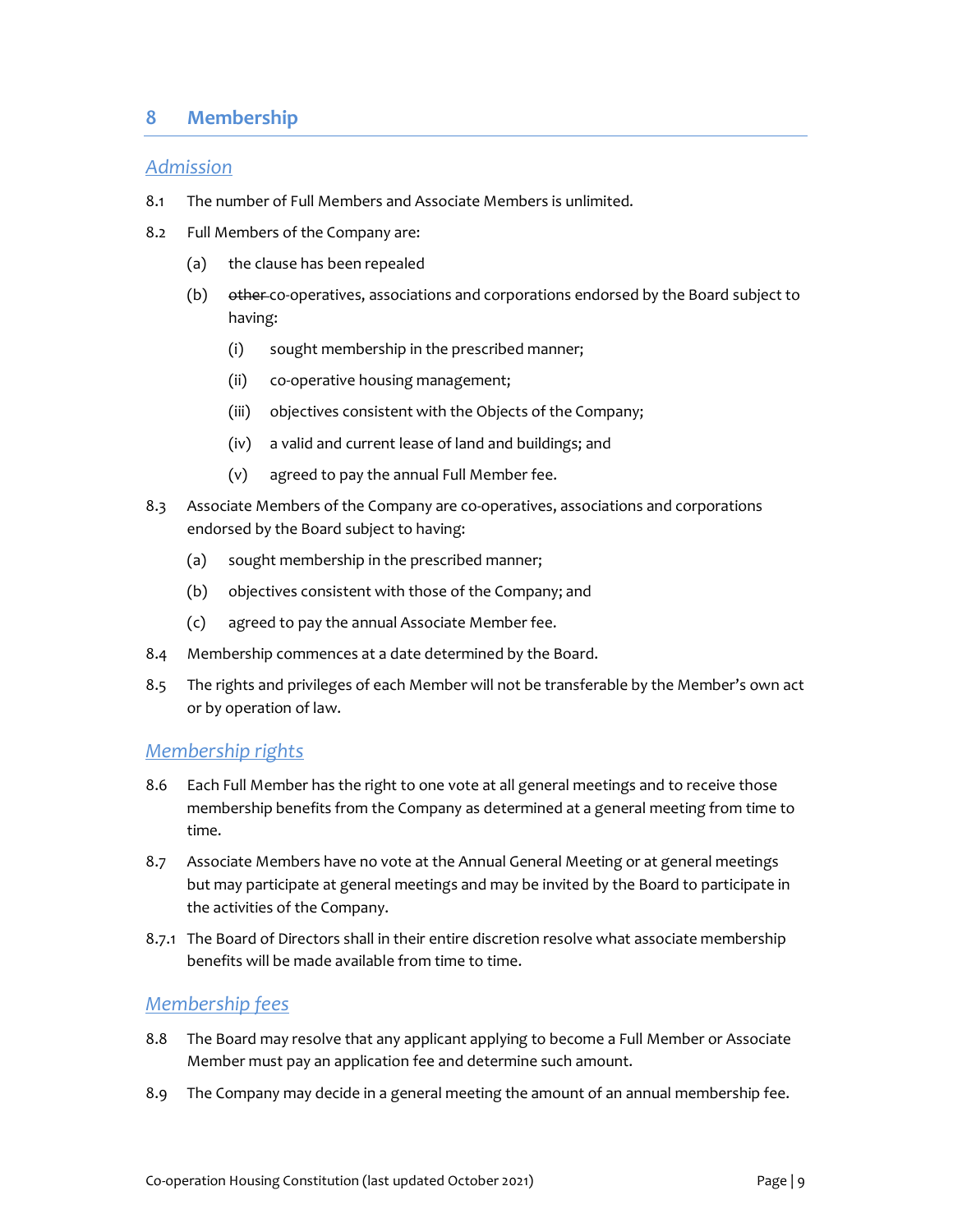- 8.10 Details of any such application or of annual membership fees will be provided, with the form of application, to any co-operative, association or company applying to become a Full Member or Associate Member.
- 8.11 Should the Board reject an application for membership, the application fee shall be refunded to the applicant less such reasonable administrative cost as may be determined by the Board.
- 8.12 Any annual membership fee shall become due and payable at such time or times as determined by the Board.

## Register of Members

- 8.13 The Secretary of the Company shall establish and maintain a register of Members of the Company specifying the name and address of each Member together with the date on which the Member became a Member and any other information required under the Act.
- 8.14 The register may be kept in electronic form.
- 8.15 The register shall be kept at the principal place of administration of the Company and shall be open for inspection, free of charge, by any Member of the Company at any reasonable hour. This sub-Rule does not give a Member the right to copy the register or membership database except in accordance with section 173(3) of the Act.
- 8.16 The register of Members will include the name of the person nominated to represent each Member.
- 8.17 A Member must promptly notify the Company of any change in the details relating to that Member that are recorded in the register, including the nominated person.

## Ceasing to be a Member or change in Member status

- 8.18 Membership of the Company will cease immediately without notice if:
	- (a) a liquidator is appointed in connection with the Full Member or Associate Member;
	- (b) the Full Member or Associate Member organisation is dissolved; or
	- (c) an order is made by a court for the winding up or deregistration of the Full Member or Associate Member.
- 8.19 If any Full Member or Associate Member refuses or neglects to comply with the provisions of this Constitution or, in the opinion of the Board, is guilty of conduct unbecoming of a Full Member or Associate Member or prejudicial to the interests of the Company or its Objects, the Board has the power by resolution to censure, suspend, fine or expel the Member from the Company, subject to the following:
	- (a) Before such resolution may be passed, the Full Member or Associate Member must be given reasonable opportunity to give an explanation or defence orally or in writing before the Board meeting which is to be held to determine the Member's conduct.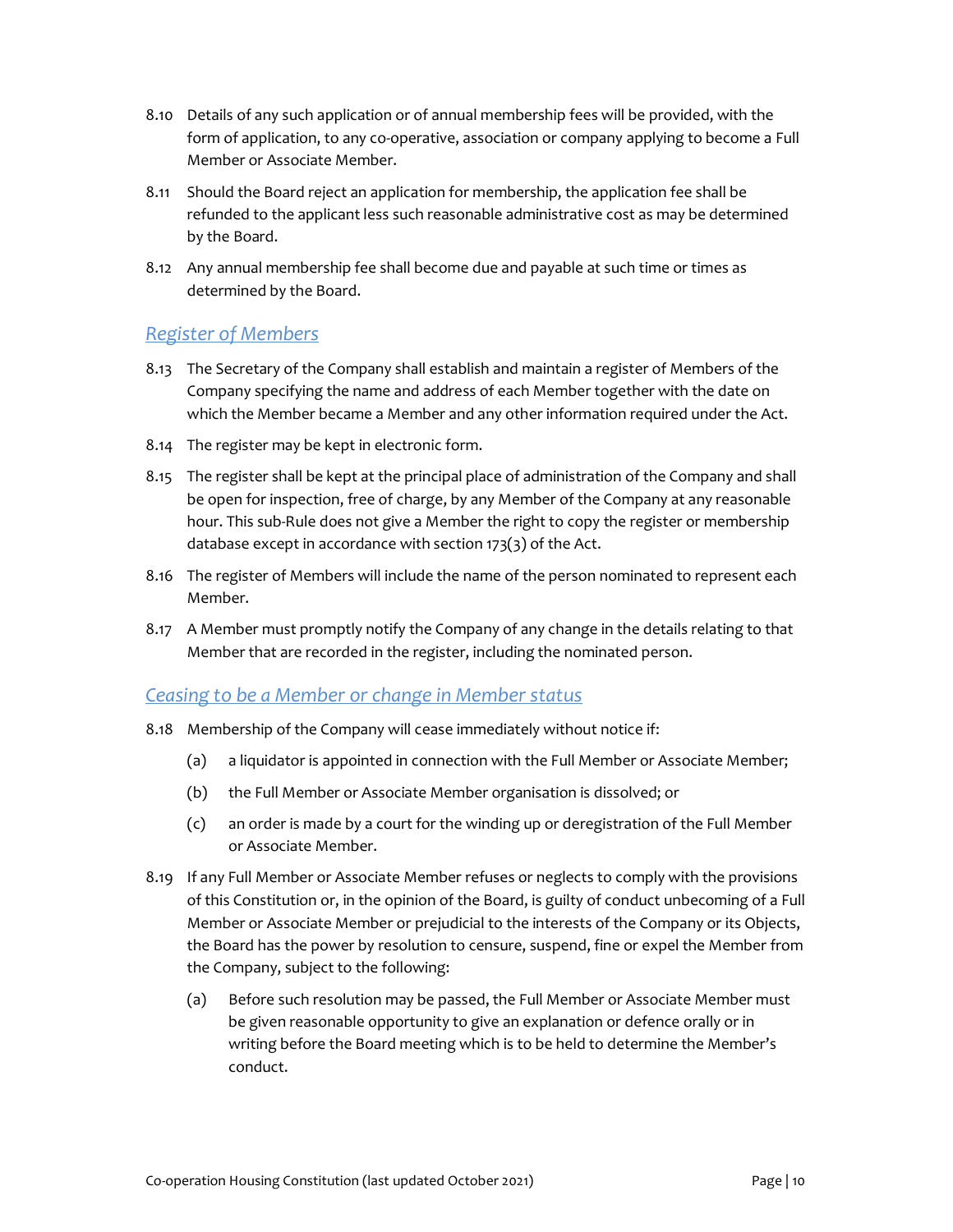- (b) Any such Full Member or Associate Member may, by notice in writing lodged with the Secretary within 14 days after the Board meeting at which such a resolution is passed by the Board, elect to have the question dealt with by the Company at a general meeting.
- (c) In the event that the Full Member or Associate Member elects to have the matter dealt with at a general meeting of the Company, the resolution of the Board will have no effect unless it is a resolution for suspension or expulsion of the Member, in which event the Member will be suspended until the next general meeting.
- (d) The Board must call a general meeting within 21 days from receipt of the notice referred to in Rule 8.19(b), and must hold such general meeting no later than two months from the date of receipt of the notice. Should the Board fail to call such meeting, then the Full Members with more than 50 per cent of the votes of all Full Members may call and arrange to hold a general meeting, in which case the provisions section 249E of the Act shall apply.
- (e) If, at such general meeting, the same resolution is passed as an ordinary resolution, the Full Member or Associate Member shall be dealt with accordingly and, in the case of a resolution for expulsion of that Full Member or Associate Member, the Full Member or Associate Member shall be expelled.
- (f) Where the membership fee of a Full Member or Associate Member expelled has been paid, the Full Member or Associate Member will be entitled to a proportional refund representing the period from the time of expulsion until the time of membership expiry.
- 8.20 A Full Member (including a Founding Member) will cease to be a Full Member on a date determined by the Board, consistent with any contract with the Full Member where:
	- (a) the Full Member gives notice in writing to the Secretary; or
	- (b) the Full Member ceases to have a valid and current lease of land and buildings.
- 8.21 An Associate Member may, by giving notice in writing to the Secretary, resign their membership of the Company at the date specified in the notice.
- 8.22 Any Full Member or Associate Member ceasing to be a Full Member or Associate Member will remain liable for and will pay to the Company any moneys that were due to the Company at the date of ceasing to be a Full Member or Associate Member, in addition to any sum arising under Rule 8.24 for which that Full Member or Associate Member may be liable.
- 8.22.1 A Full Member, including a Founding Member and an Associate Member, may apply in writing for reconsideration of their membership status, which consideration will be undertaken at a general meeting.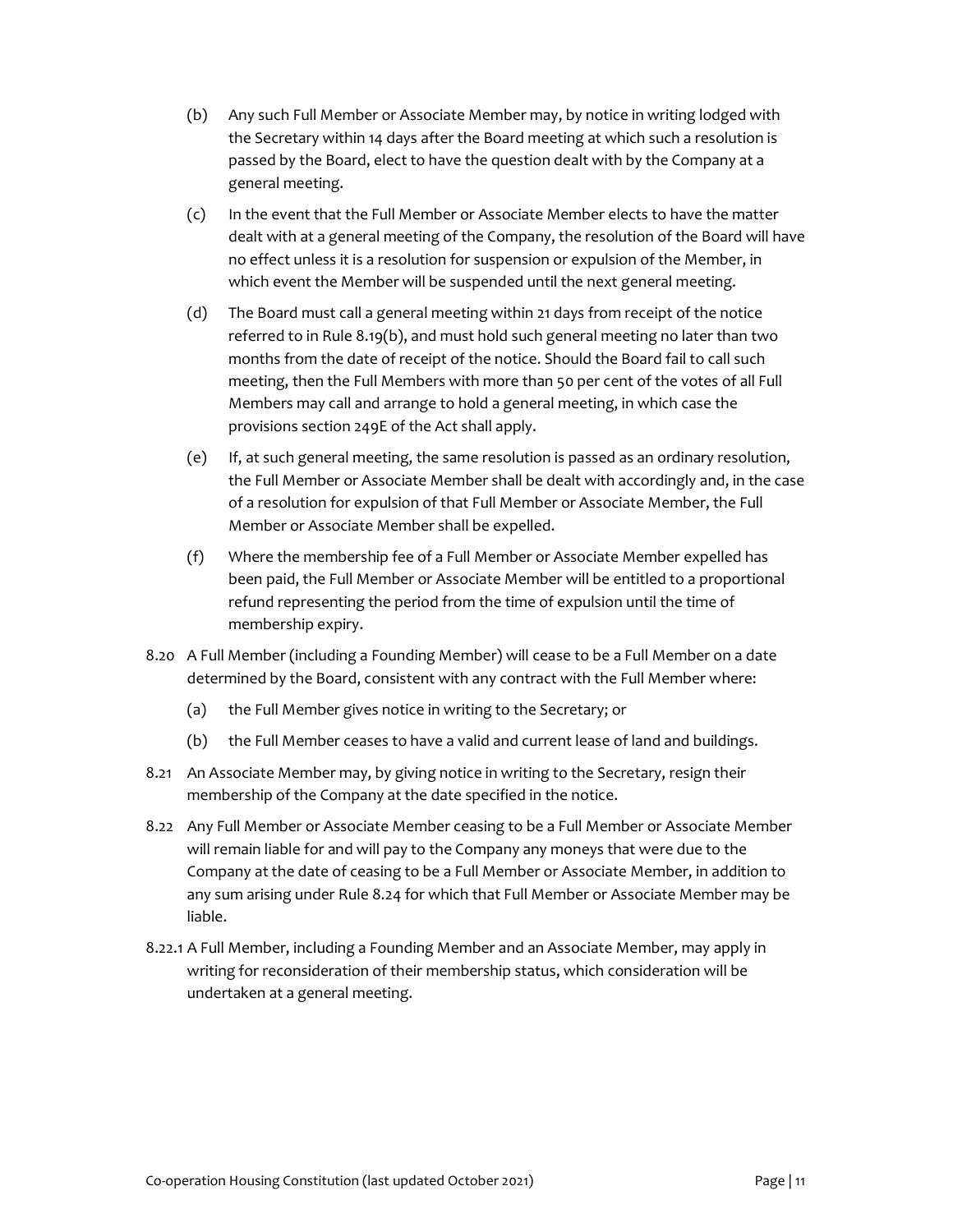# Members' obligations

- 8.23 The liability of Full Members is limited.
- 8.24 Every Full Member of the Company undertakes to contribute to the assets of the Company in the event of the Company being wound up while the member is a Full Member, or within one year after ceasing to be a Full Member, for the payment of the debts and liabilities of the Company (contracted before ceasing to be a Full Member) and of the costs, charges and expenses of winding up and for the adjustment of the rights of the contributions among themselves, such amount as may be required not to exceed \$5.00.
- 8.25 The liability of Associate Members is nil.

## 9 General meetings

## Annual General Meetings

- 9.1 An Annual General Meeting of the Company will be held yearly, in accordance with the provisions of the Act, on such date and at such place and time as the Board determines.
- 9.2 The Annual General Meeting will be held within five months of the end of the financial year unless the Board requests (and ASIC approves) an extension.
- 9.3 An Annual General Meeting shall be specified as such in the notice convening it.
- 9.4 In addition to any other business that may be transacted at an Annual General Meeting, the ordinary business at an Annual General Meeting shall be:
	- (a) to receive and consider the audited financial reports and statement of financial position of the Company for the period ended 30 June, and the report of the auditor;
	- (b) to appoint an auditor for the following financial year and fix the auditor's remuneration; and
	- (c) to elect Directors to vacant Board positions.

## General meetings

- 9.5 The Board or any Director may convene a general meeting of the Company whenever they think fit, or when required to do so under the Act.
- 9.6 Not less than 21 days' notice of each general meeting shall be given to Members, specifying the place, day and hour of the meeting and the general nature of the business to be dealt with.
- 9.7 With the consent of a majority of Full Members entitled to attend and vote at a meeting, a meeting may be convened by shorter notice than provided above.
- 9.8 Any notice of meeting sent by post shall be deemed to have been served on the third working day following posting. Any notice of meeting sent by facsimile or other electronic means shall be deemed to have been served on the day following its transmission.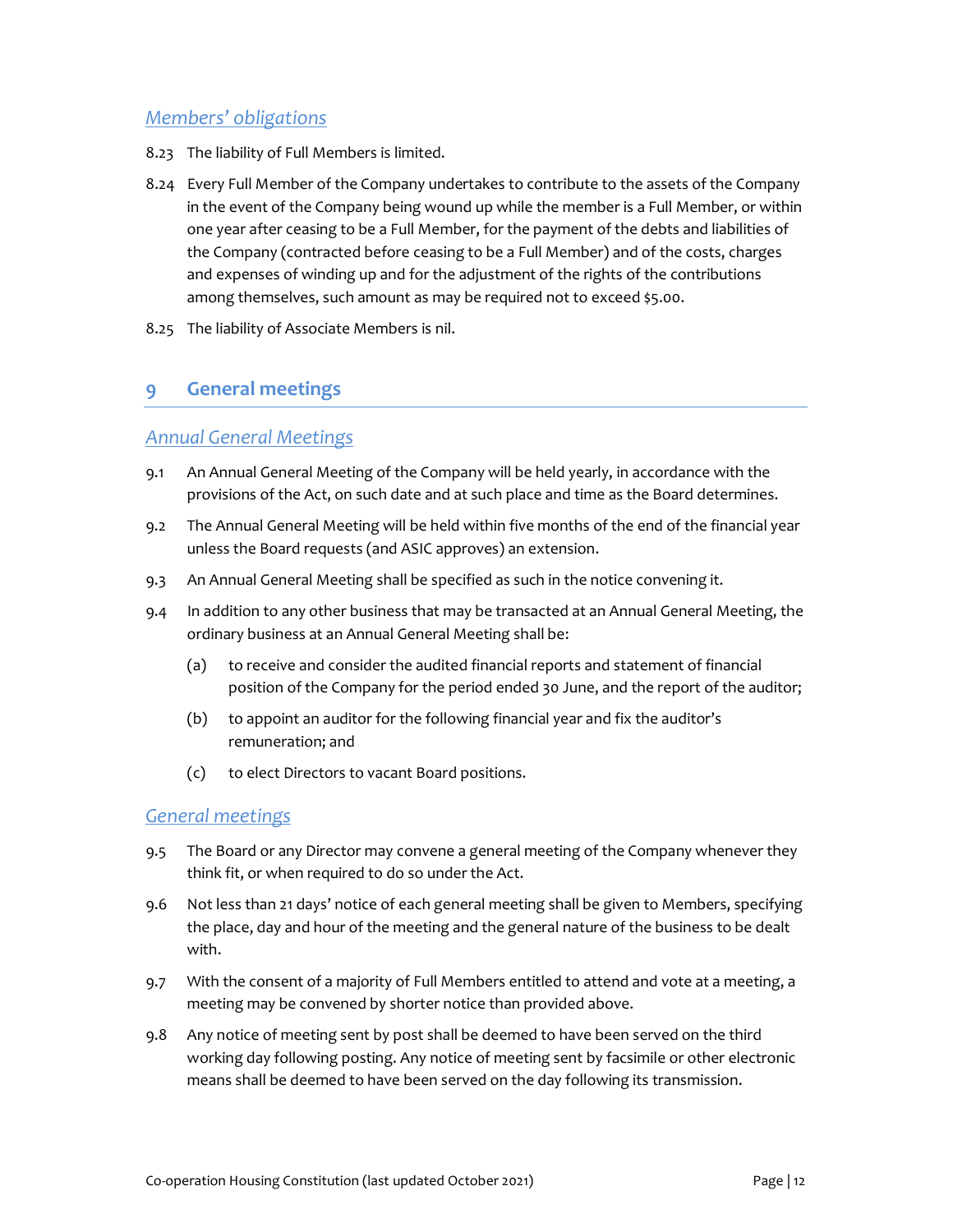- 9.9 Subject to Rule 9.11, the Directors may postpone or cancel any general meeting whenever they think fit (other than a meeting convened in accordance with the Act or a meeting convened by a court).
- 9.10 The Directors must give notice to all Members at their registered address of:
	- (a) the postponement or cancellation of a general meeting; and
	- (b) the place, date and time of any new meeting.
- 9.11 Failure or accidental omission to send notice of a general meeting (including a proxy appointment form) to any Member, or non-receipt of notice (or form) by any Member, does not invalidate the proceedings or any resolution passed at the general meeting.

## 10 Proceedings at general meetings

#### Quorum

- 10.1 A quorum is three Full Members of the Company, or 25 per cent of all Full Members of the Company, whichever is the greater.
- 10.2 A general meeting cannot start until a quorum of Full Members is present.
- 10.3 The business of the meeting proceeds until the Chairperson declares that a quorum is not present.

#### If a quorum is not present

- 10.4 If a quorum of Full Members is not present within 30 minutes after the time appointed for a general meeting:
	- (a) the meeting is automatically dissolved if the general meeting was called on the request of Full Members; or
	- (b) in any other case, the meeting stands adjourned to the same time and place seven days after the appointed meeting, or to another day, time and place as determined by the Directors.
- 10.5 If, at the adjourned meeting, a quorum is not present within 30 minutes from the appointed time for the meeting, the meeting may proceed if three Full Members are present either in person, electronically or by proxy.

#### Chair

- 10.6 The Chairperson of the Board will be the Chairperson at every general meeting of the Company.
- 10.7 If the Chairperson of the Board is unable to be present, or is not present within 15 minutes after the time appointed for the holding of the meeting, or is unwilling to act, the Full Members present shall elect one of their number to be chair of the meeting on a show of hands.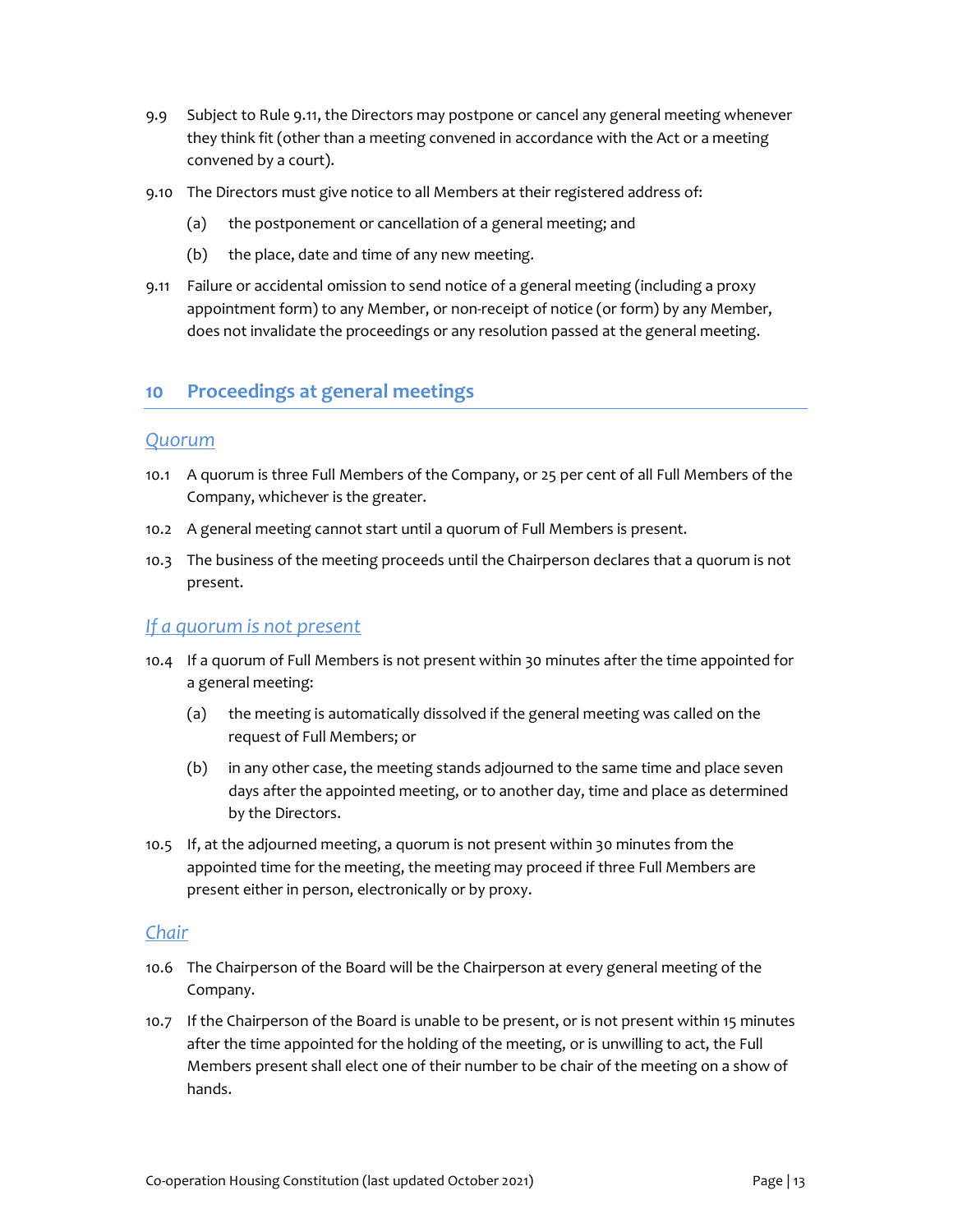## Adjournments

- 10.8 The Chairperson of any meeting at which a quorum is present may, with the consent of the majority of Full Members present at the meeting, adjourn the meeting from time to time and place to place.
- 10.9 No business shall be transacted at an adjourned meeting other than the business left unfinished at the original general meeting. Subject to Rule 10.10, it shall not be necessary to give any notice of an adjournment or of the business to be transacted at an adjourned meeting.
- 10.10 Where a meeting is adjourned for 30 days or more, written notice of the resumed adjourned meeting shall be given, as in the case of the original meeting.

## Decision making

- 10.11 Where required or prescribed by the Act, Rules 10.12 to 10.29 apply. Otherwise, decision making shall be by consensus principles.
- 10.12 Subject to the Act in relation to Special Resolutions, a resolution is carried at a general meeting if a majority of the votes cast on the resolution are in favour of the resolution.
- 10.13 Each Full Member entitled to vote has only one vote.
- 10.14 The Chairperson of a general meeting does not have a casting vote at general meetings.
- 10.15 Subject to Rule 11.15, a resolution put to the vote of a meeting is decided on a show of hands unless a poll is demanded.
- 10.16 Unless a poll is demanded, the evidence to record success or failure of a resolution is:
	- (a) a declaration by the Chairperson that a resolution has been carried, carried by a specified majority, or lost; and
	- (b) an entry to that effect in the minutes of the meeting.
- 10.17 A decision of a general meeting may not be impeached or invalidated on the grounds that a person voting at the general meeting was later determined not to be entitled to do so.
- 10.18 If there is a dispute at a general meeting about a question of voting or procedure, the Chairperson of the general meeting may determine the question, and his or her decision shall be final.

## Polls

- 10.19 A poll may be demanded before a vote is taken, or before or immediately after the voting results on a show of hands are declared.
- 10.20 A poll may be demanded by:
	- (a) at least two Full Members entitled to vote on the resolution; or
	- (b) the Chairperson.
- 10.21 When a poll is demanded: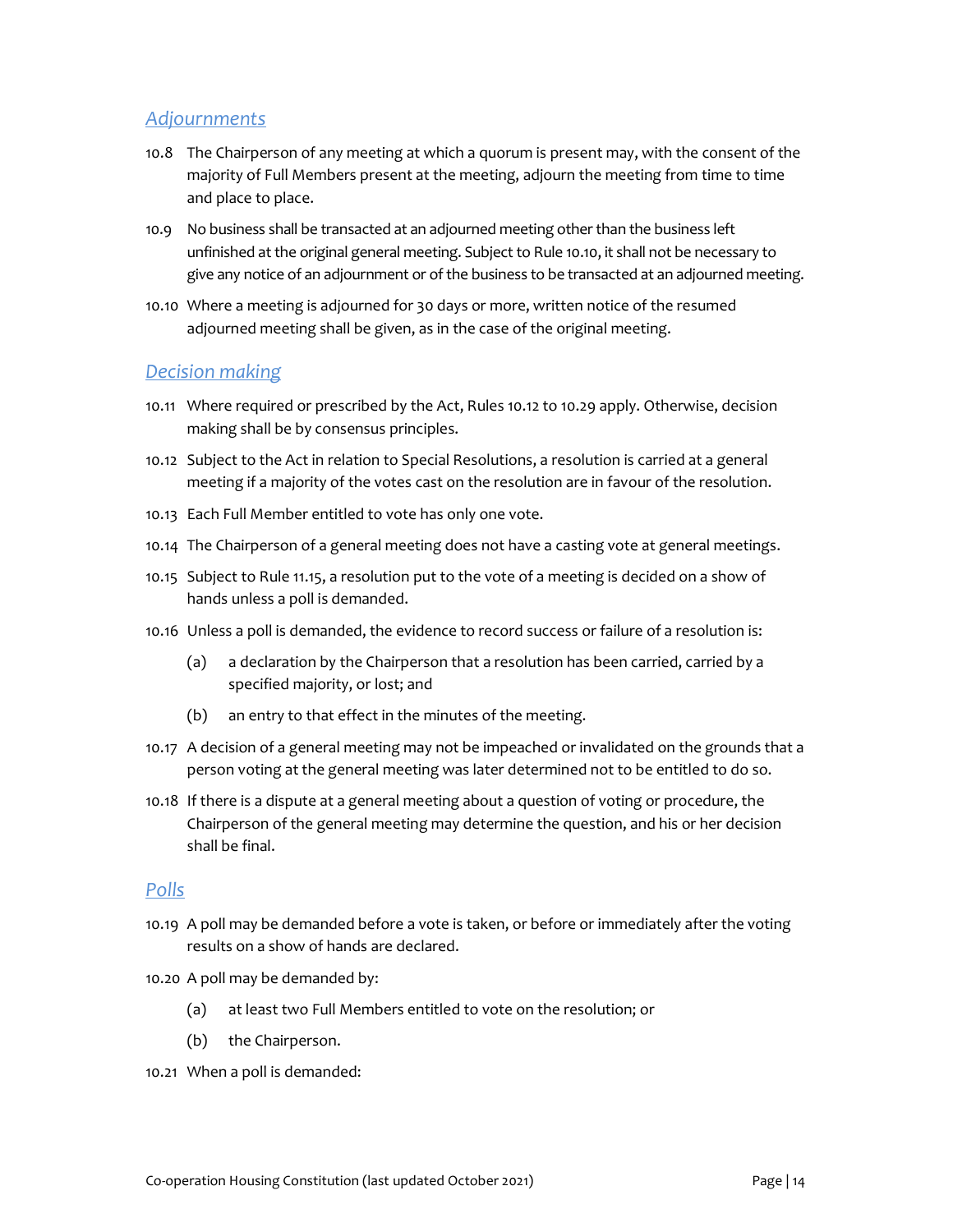- (a) it must be taken in the manner and at the date and time directed by the Chairperson, and the result of the poll is a resolution of the meeting at which the poll was demanded;
- (b) no poll shall be demanded on the election of a Chairperson of a meeting;
- (c) a poll demanded on any question of adjournment shall be taken immediately;
- (d) the demand may be withdrawn at anytime before the poll is held; and
- (e) the demand does not prevent the continuance of the general meeting for the transaction of any business other than the question on which the poll has been demanded.

## Proxies

- 10.22 A Full Member entitled to vote may appoint a person to be their proxy.
- 10.23 A proxy need not belong to a Full Member.
- 10.24 Appointment of a proxy must be in a form and manner approved by the Board, in accordance with the Act.
- 10.25 A proxy may demand or join in demanding a poll.
- 10.26 A proxy's authority to vote is suspended while the Full Member is present at the meeting.
- 10.27 A proxy may vote or abstain as he or she chooses, except where the appointment of the proxy directs the way the proxy is to vote on a particular resolution. If a proxy votes at all, the proxy will be deemed to have voted in the manner directed.
- 10.28 A proxy's appointment is valid at an adjourned general meeting.
- 10.29 A vote cast in accordance with an appointment of a proxy is valid even if, before the vote was cast, the Full Member revoked the proxy, provided written notification of revocation was not received by the Company before the relevant general meeting or adjourned general meeting.

# 11 Appointment of Directors

- 11.1 All Directors, other than the Initial Directors, must, in the case of the Elected Directors, be appointed by the Full Members by election at the Annual General Meeting or, in the case of the Technical Directors, be appointed by the Board, in accordance with this Rule.
- 11.2 The number of Directors shall be no less than five and no more than nine.
- 11.3 The Directors shall comprise:
	- (a) Elected Directors, being no more than five persons, who in turn must be permanent occupants of accommodation provided by existing Full Members; each Elected Director must be nominated by any Full Member at least 14 days before the Annual General Meeting and elected by the Full Members at the Annual General Meeting;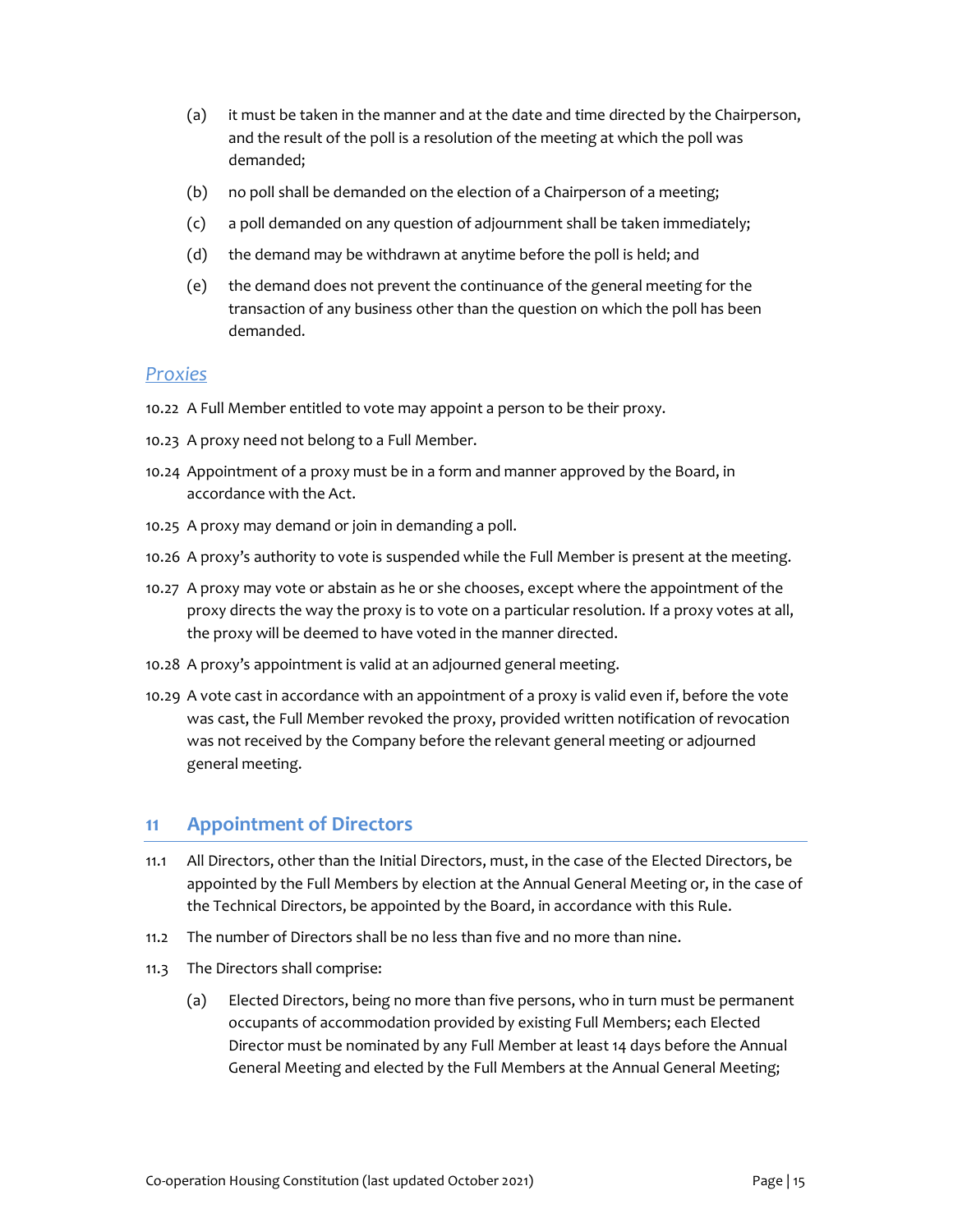- (b) Technical Directors, being no more than four persons, who are not from an existing Full Member; each Technical Director is appointed by the Board and selected for the benefit of their technical expertise in law, accounting, social housing, real estate, finance, education, community development and/or similar areas.
- 11.4 A Director may serve the Company in any other capacity or hold any other office or place of profit under the Company except the office of auditor.
- 11.5 The Board may elect one of its own to act as the Managing Director of the Company, and such appointment shall continue until that person ceases to be a Director or until the Board decides otherwise by Special Resolution.

## Elected Directors

- 11.6 Elections for any vacant positions of Elected Director (Rule 11.3(a)) shall be held at each Annual General Meeting.
- 11.7 At the first Annual General Meeting following the registration of the Company, all Initial Directors appointed under Rule 11.1 shall retire.
- 11.8 At the second Annual General Meeting following the registration of the Company, all but three Elected Directors shall retire by agreement.
- 11.9 Each Elected Director must retire at the second Annual General Meeting after they were appointed.
- 11.10 An Elected Director appointed to fill a casual vacancy (see Rule 11.19) must retire at the Annual General Meeting following their appointment unless the Company would not be able to give the required notice, in which case their retirement shall be at the next general meeting.
- 11.11 An Elected Director who has served three consecutive terms is eligible for re-election. Reappointment must be endorsed at a general meeting.
- 11.12 A written notice referring to all Elected Director vacancies must be sent to all Full Members at least 48 days before every Annual General Meeting at which an election of a Director will take place.
- 11.13 The written nomination form and any other related documentation must be lodged with the registered office of the Company at least 14 days before the Annual General Meeting at which an election of an Elected Director will take place.
- 11.14 Subject to Rule 11.13, information on each candidate for election must be sent to all Full Members at least fourteen days before the General Meeting at which an election of an Elected Director will take place.
- 11.15 Notwithstanding Rules 11.13 and 11.14, if there are insufficient nominations for the vacancies, nominations will be accepted at the meeting, providing the Full Members present agree.
- 11.16 An election for Elected Director must be conducted by a poll and will be decided by majority vote of eligible voting Full Members on a preferential basis.
- 11.17 The Full Members may resolve to postpone an election of Elected Directors until a later general meeting, and the Company may call for additional nominations prior to that later meeting.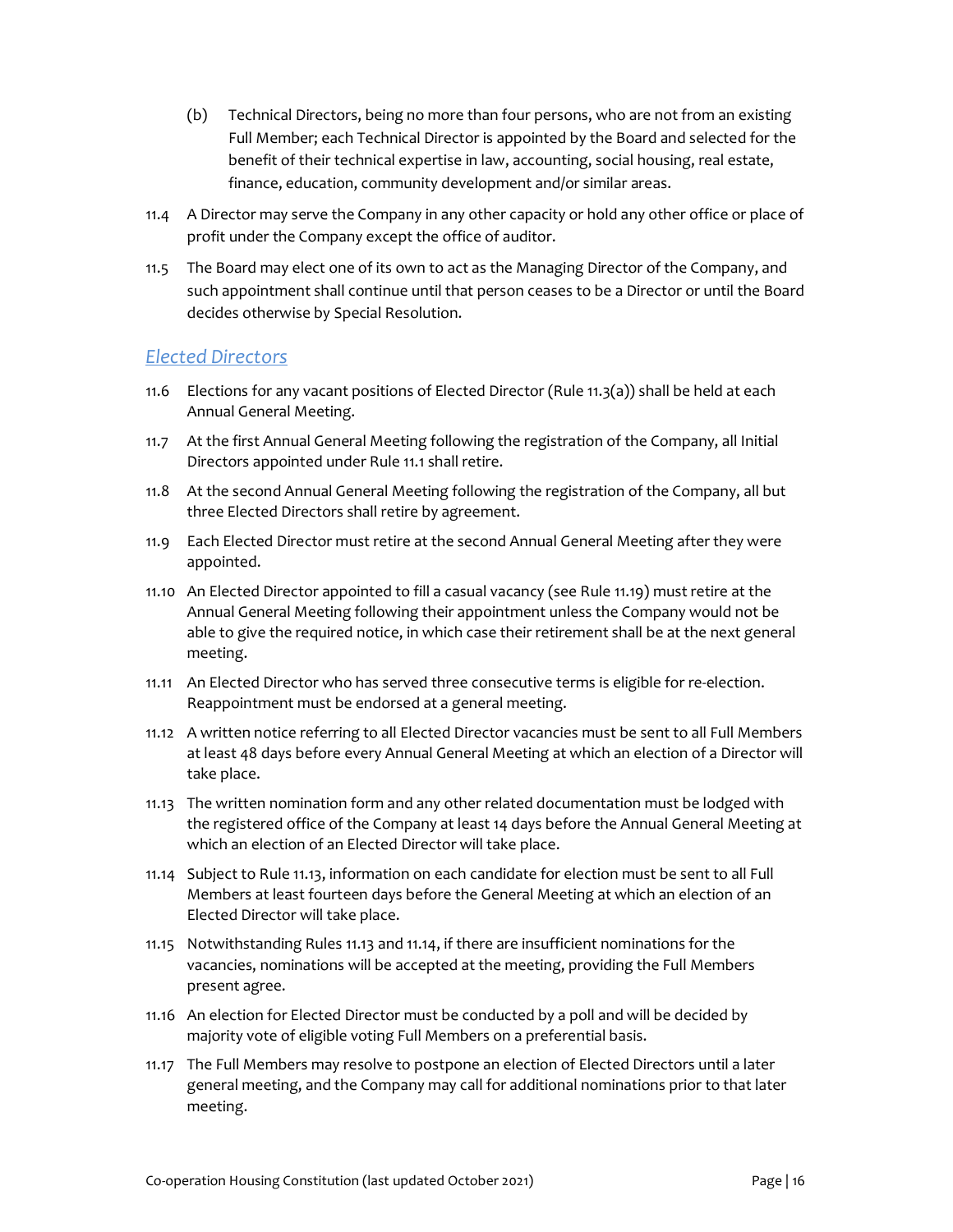- 11.18 The election result must be declared by the Company at the general meeting, and the appointment will take effect at the end of that meeting.
- 11.19 A casual vacancy for an Elected Director may be filled by the Board. The Board may appoint any person to fill a causal vacancy, subject only to the Board being satisfied that such person has suitable experience relevant to the Co-operative Housing sector in Western Australia.

## Technical Directors

- 11.20 The Board shall fill Technical Director vacancies as required (see Rule 11.3(b)).
- 11.21 The term of a Technical Director shall expire at the Board meeting following the expiration of two years since their last appointment.
- 11.22 A Technical Director may be reappointed.
- 11.23 If a Technical Director has served four consecutive terms, reappointment must be endorsed at a general meeting.
- 11.24 The by-laws of the Company shall set the minimum criteria to be met by Technical Directors in relation to the areas of nominated expertise.

#### Remuneration

- 11.25 No payment will be made to any Director of the Company other than for all reasonable expenses that have been pre-approved by the Board and which are the payment of out-ofpocket expenses incurred by the Director in the performance of any duty as Director of the Company, where the amount payable does not exceed an amount previously approved by the Board.
- 11.26 Notwithstanding Rule 11.25, a Director must not be paid any remuneration for his or her services as a Director.

## 12 Removal of Directors

- 12.1 A Director will be removed immediately when the Director:
	- (a) is prohibited by the Act or other legislation from holding office or continuing as a Director;
	- (b) is determined by a resolution of the Board to have engaged in any activity lawful or unlawful that may bring the Company into disrepute;
	- (c) is removed by a resolution of the Company at a general meeting;
	- (d) dies; or
	- (e) is incapable of managing their affairs, as demonstrated by having had a person appointed under law to administer their personal affairs because of mental incapacity.
- 12.2 A Director will be removed at a date determined by the board when the Director: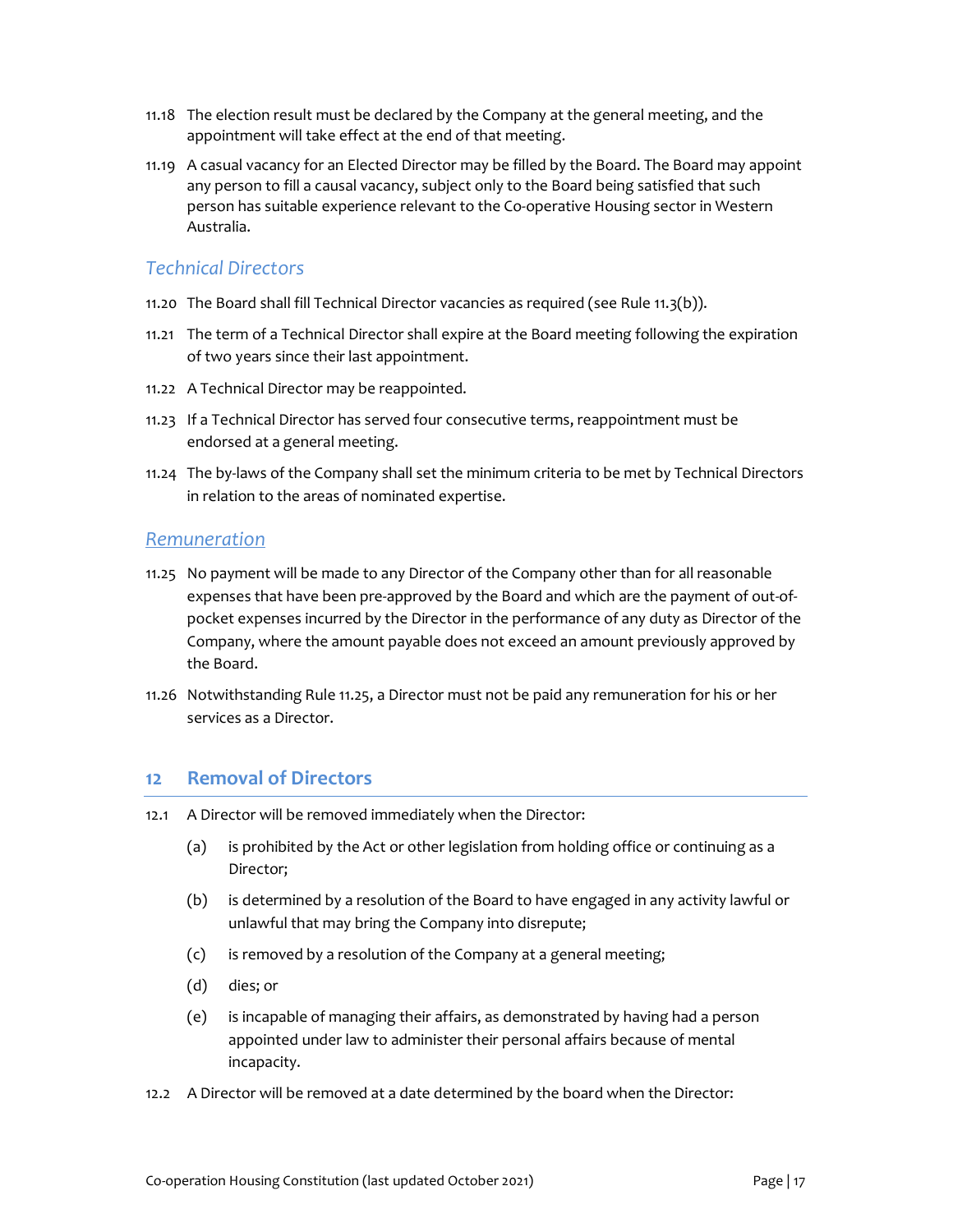- (a) resigns by notice in writing to the Company;
- (b) has direct or indirect interest in any contract or proposed contract with the Company and fails to declare the nature of the interest as required by the Act;
- (c) does not, in the case of an Elected Director, belong to any of the Full Members; or
- (d) fails to attend three consecutive meetings of the Board without an acceptable explanation to the Board.
- 12.3 If the number of continuing Directors falls below five, the Board is only empowered to fill Director vacancies and convene general meetings.

## 13 Directors' interests

- 13.1 The Company may enter into contracts or arrangements with other companies or bodies in which a Director has an interest, provided:
	- (a) it does so according to the usual commercial terms and conditions that apply to such contracts or arrangements; and
	- (b) the remaining provisions of this Rule have been complied with.
- 13.2 A Director must disclose an interest in accordance with the Act, and the Secretary must record all declarations in the minutes of the relevant meeting.
- 13.3 A Director who has an interest in a contract or arrangement made by the Company, and has disclosed this interest to the Board (subject to compliance with the Act and related provisions), may:
	- (a) if the Board has resolved to that effect:
		- (i) vote on the matter; and
		- (ii) vote in respect of, or in respect of any matter arising out of, the contract or arrangement or proposed contract or arrangement;
	- (b) be counted in determining whether or not a quorum is present at any Board meeting considering that contract or arrangement or proposed contract or arrangement; and
	- (c) sign or countersign any document relating to that contract or arrangement or proposed contract or arrangement.
- 13.4 A Director's failure to make disclosure under this Rule does not render void or voidable a contract or arrangement in which the Director has a direct or indirect interest.
- 13.5 At the time a matter involving the Company and another corporation is first discussed, a Director shall disclose:
	- (a) whether the Director is an officer of, a member of or otherwise interested in any specified corporation or firm; and
	- (b) the nature and extent of the Director's interest in the corporation or firm.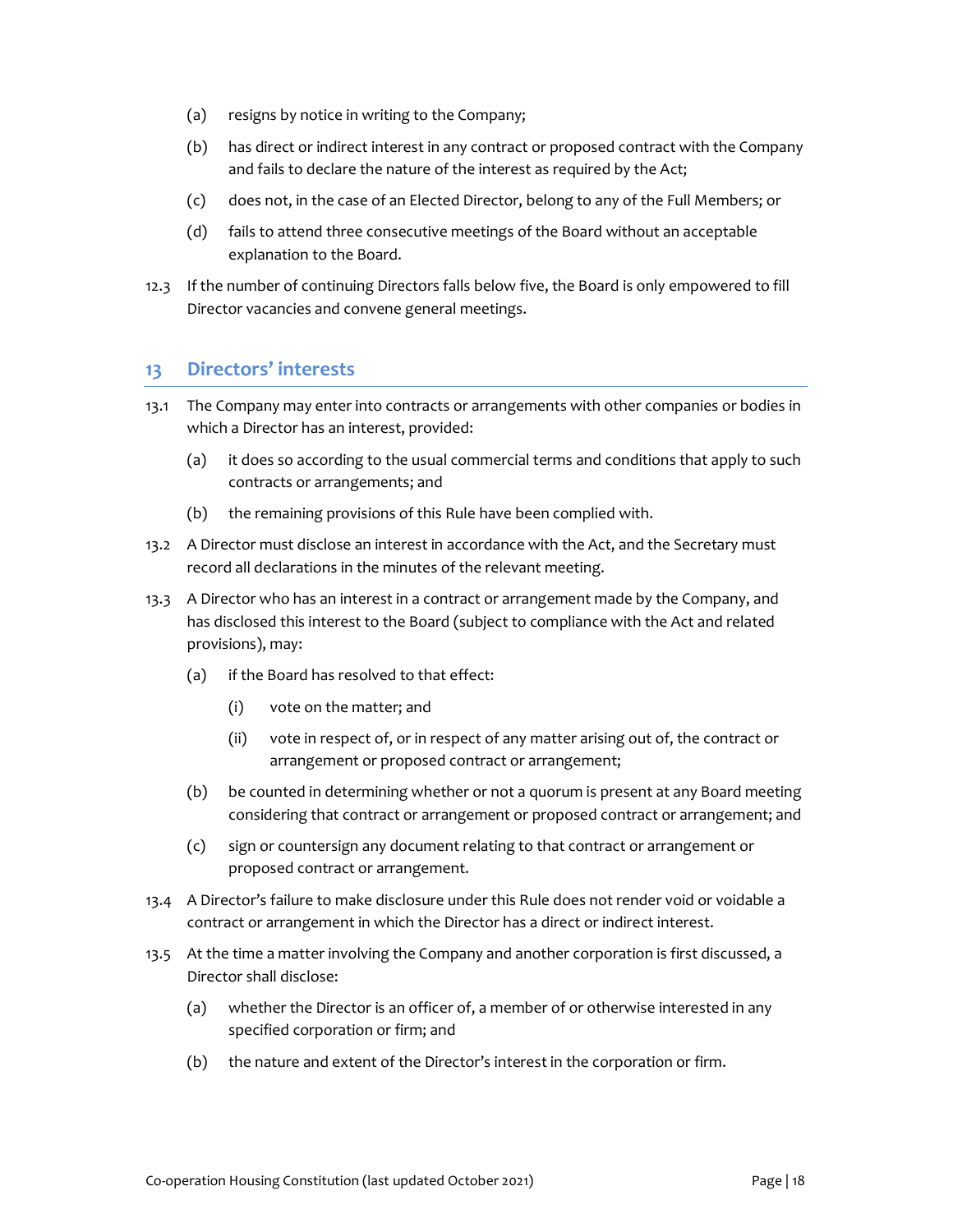## 14 Office bearers

- 14.1 All office bearer positions will be declared vacant at the commencement of the first Board meeting following each Annual General Meeting.
- 14.2 The Directors shall elect one of their number to be Chairperson serving until the first Board meeting after the next Annual General Meeting.
- 14.3 A Director may serve more than one consecutive term as Chairperson.
- 14.4 The Directors present may elect a Director to chair a Board meeting if:
	- (a) the Chairperson is absent;
	- (b) the Chairperson is not present within 15 minutes after the time appointed for holding the Board meeting; or
	- (c) the Chairperson is unwilling to act as chair of the Board meeting.

#### 15 Secretary

- 15.1 There must be at least one secretary of the Company, appointed by the Board for a term and on conditions determined by it.
- 15.2 The Secretary is entitled to attend and be heard on any matter at all Board and general meetings.
- 15.3 The Board may, subject to the terms of the Secretary's contract, suspend, remove or dismiss the Secretary.

## 16 Chief Executive Officer

- 16.1 The Board may appoint a Chief Executive Officer for a term and on conditions determined by it.
- 16.2 The Chief Executive Officer is entitled to attend and be heard on any matter at all Board and general meetings.
- 16.3 The Board may, subject to the terms of the Chief Executive Officer's contract, suspend, remove or dismiss the Chief Executive Officer.

## 17 Board meetings

- 17.1 A Director may at any time, and the Secretary must on the request of a Director, call a Board meeting.
- 17.2 Board will meet at least six times each year.
- 17.3 The Directors may meet together, adjourn and regulate their meetings as they think fit.
- 17.4 A Board meeting must:
	- (a) have at least five business days' notice; or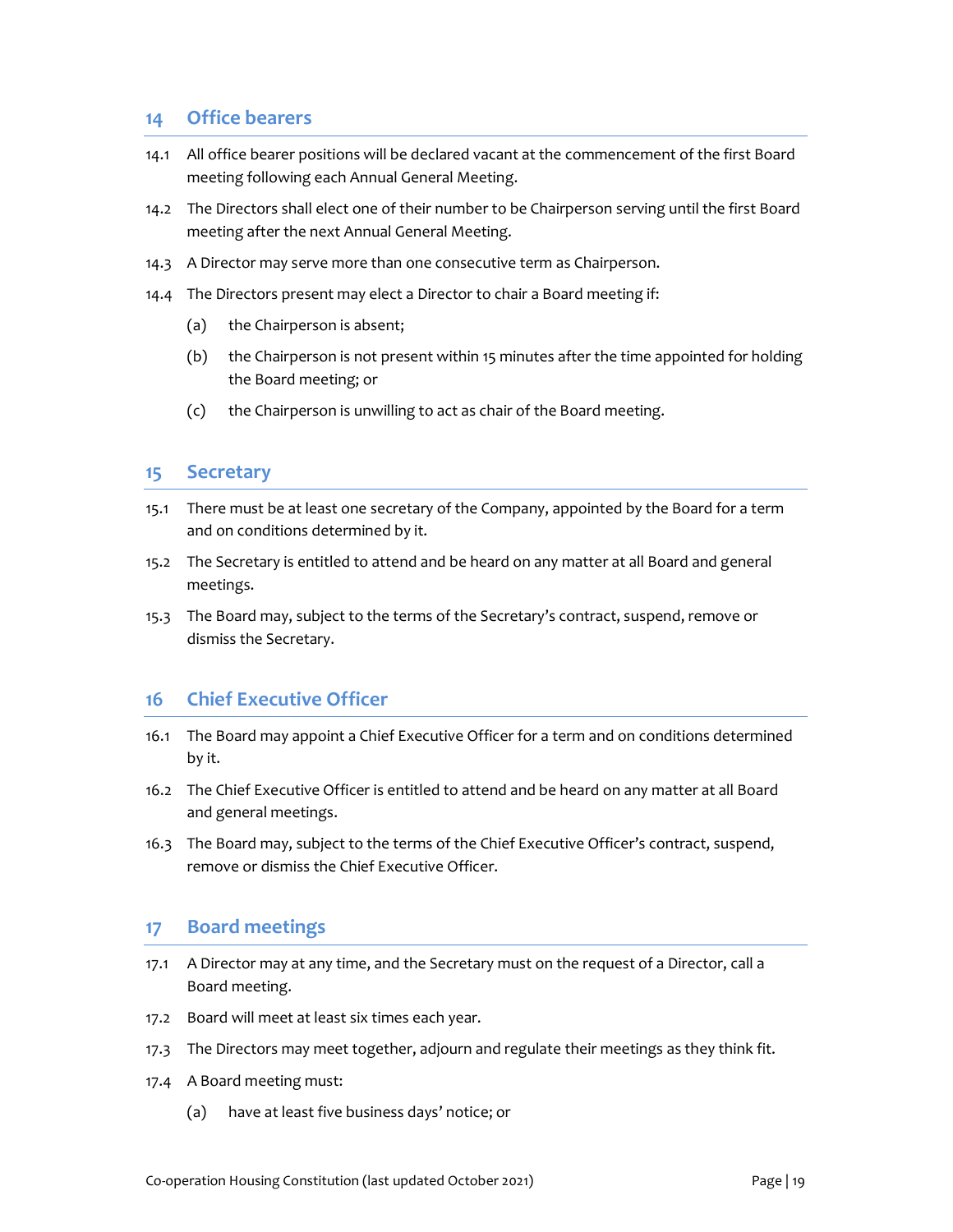- (b) be at a time consented to by all Directors.
- 17.5 Notice of a Board meeting shall specify the general nature of the business to be transacted at the meeting.
- 17.6 Subject to the Act, a Board meeting may be held by the Directors communicating with each other by any technological means by which they are able simultaneously to hear each other and to participate in discussion.
- 17.7 Subject to Rule 13, a Director who participates in a Board meeting is taken to be present and entitled to vote at that meeting.
- 17.8 A quorum is a majority of Directors at the time, or three Directors, whichever is higher.
- 17.9 Where a quorum cannot be established for the consideration of a particular matter at a Board meeting, the Chairperson of the Board meeting may call a general meeting to deal with the matter.
- 17.10 Subject to this Constitution, questions arising at a Board meeting are to be decided by consensus principles unless prescribed by the Act, whereby a majority of votes of the Directors present and voting and, subject to Rule 13, each Director has one vote.
- 17.11 If there is an equality of votes, the Chairperson of a Board meeting will not have a casting vote in addition to his or her deliberative vote.

## 18 Written resolutions

- 18.1 The Directors may pass a resolution without a Board meeting being held if all the Directors entitled to vote on the resolution sign a document containing a statement that they are in favour of the resolution set out in the document. The resolution is passed when the last Director signs.
- 18.2 For the purposes of Rule 21.1, separate copies of a document may be used for signing by Directors if the wording of the resolution and statement is identical in each copy.
- 18.3 Any document referred to in this Rule may be in the form of a facsimile or other electronic transmission.
- 18.4 The minutes of the Board meeting must record that a resolution was passed in accordance with this Rule.

## 19 Committees

- 19.1 The Board may delegate any of its powers (other than those which by law must be dealt with by the Board) to a committee or committees.
- 19.2 The Board may establish either or both of the following:
	- (a) committees with powers delegated by the Board (Board Committees);
	- (b) committees with no delegated powers to advise the Board on specified matters (Advisory Committees).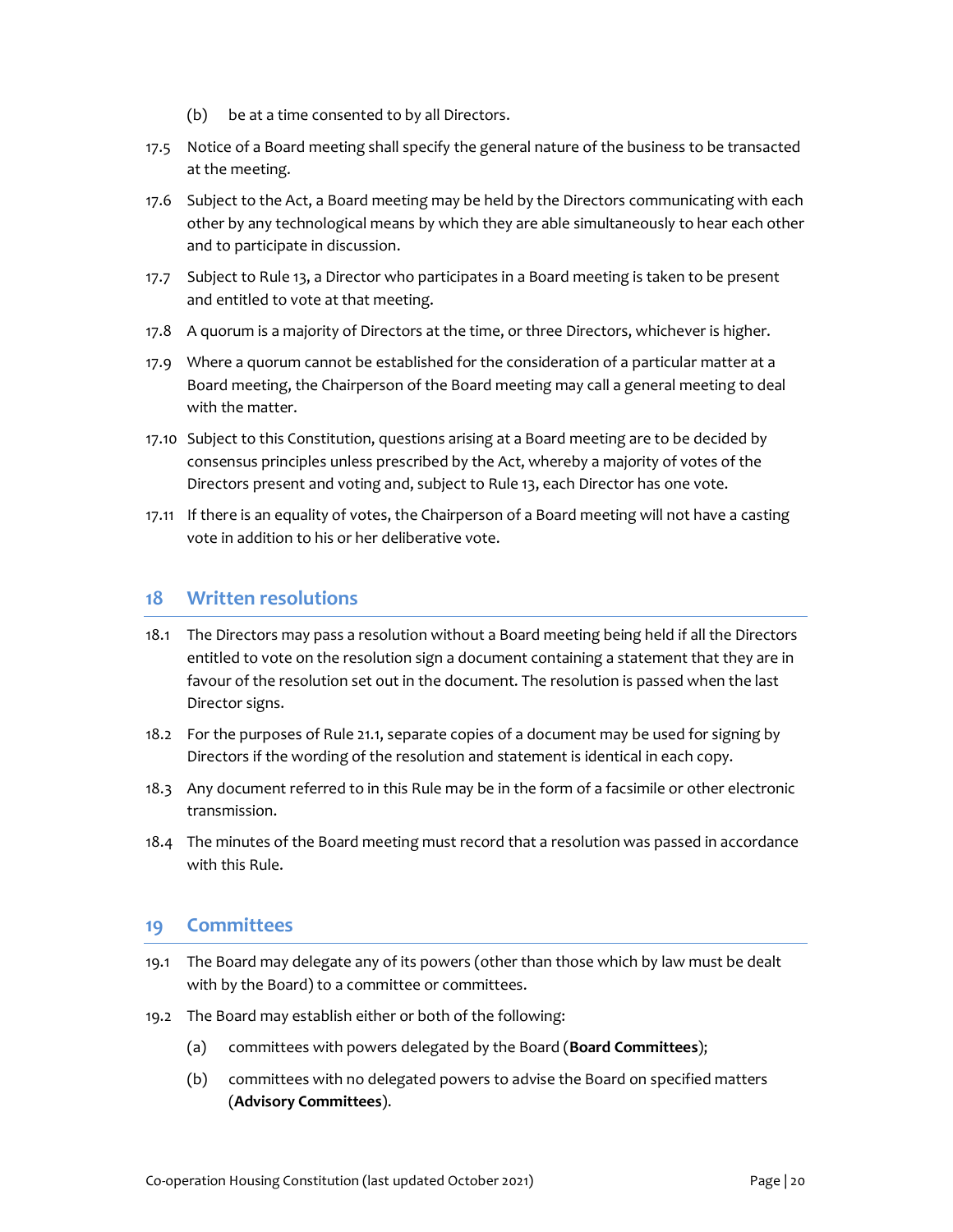- 19.3 Individuals on any Board Committees and Advisory Committees will be appointed by the Board or through a process approved by the Board.
- 19.4 The Board may appoint to a committee any individual it considers appropriate.
- 19.5 Any delegation of power to a committee must be recorded in writing, and at least one Director must be present at any Board Committee meeting in order to exercise any powers delegated by the Board.
- 19.6 Meetings of any Board Committee or Advisory Committee will be governed by the provisions of this Constitution that deal with Board meetings so far as they are applicable and are not inconsistent with any directions of the Board. The provisions apply as if each member of any Board Committee or Advisory Committee were a Director.
- 19.7 Rule 19 regarding written resolutions also applies to resolutions of any Board Committee or Advisory Committee as if each member of the Board Committee or Advisory Committee were a Director.

## 20 Delegation

- 20.1 The Board may, according to any terms, conditions or restrictions it sees fit, delegate any of its powers (other than those which by law must be dealt with by the Board) to:
	- (a) a Board Committee;
	- (b) a Director;
	- (c) an employee of the Company; or
	- (d) any other person.
- 20.2 A Board Committee to which, or a person to whom, any powers have been delegated must exercise these powers in accordance with any directions of the Directors, and a power exercised in that way is taken to have been exercised by the Directors.
- 20.3 A Board Committee to which, or a person to whom, any powers have been delegated may be authorised by the Board to sub-delegate all or any of those powers for the time those powers are vested in it.
- 20.4 The Board may at any time revoke any delegation of power.

## 21 Minutes and registers

- 21.1 The Board shall cause minutes to be made of:
	- (a) all appointments of officers;
	- (b) the names of all Directors present at all meetings of the Company;
	- (c) all proceedings and decisions at all general meetings and Board meetings; and
	- (d) all resolutions passed in accordance with Rule 19.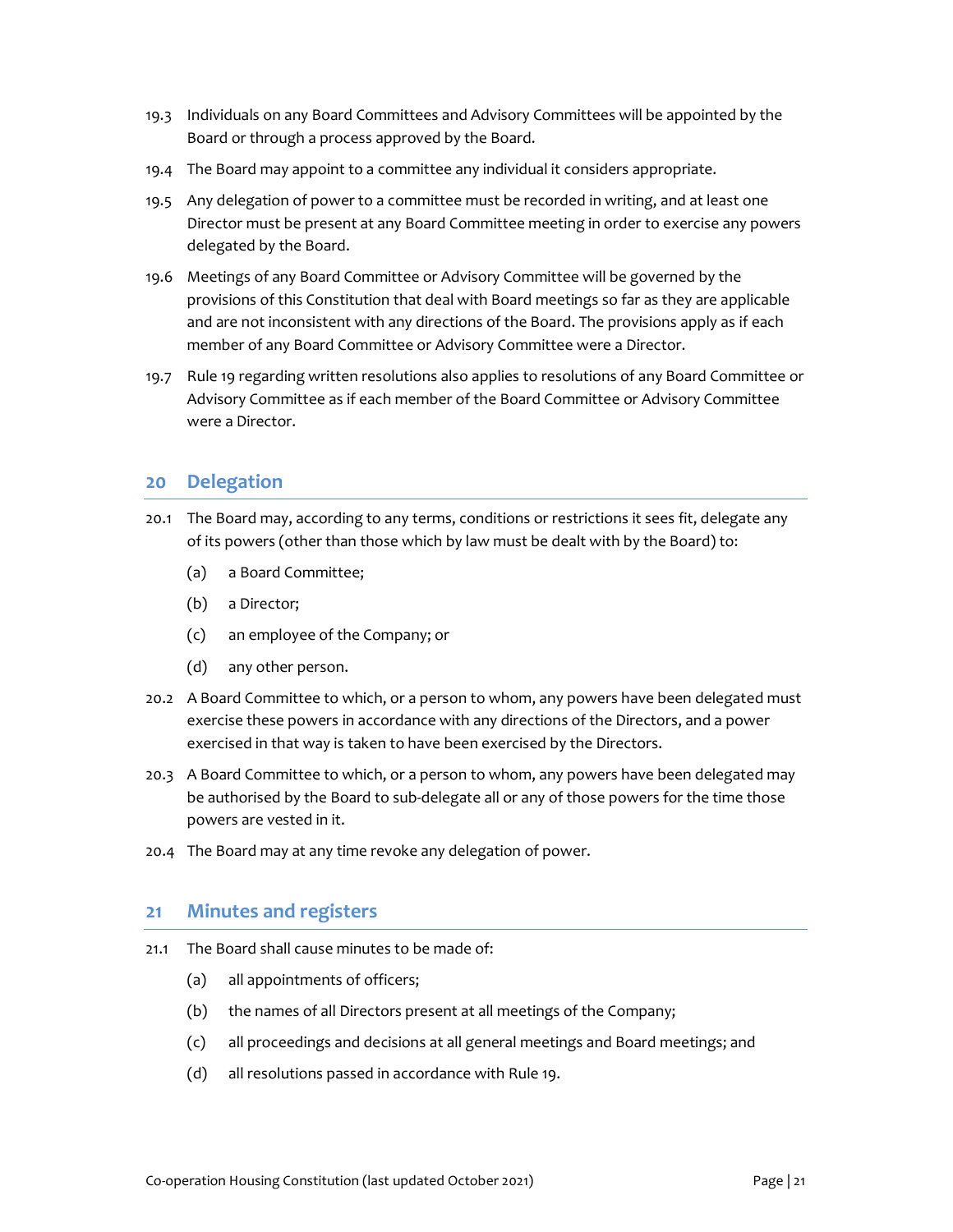- 21.2 The minutes of proceedings shall be signed by the Chairperson of the meeting or by the Chairperson of the next succeeding meeting, subject to their approval by the relevant meeting.
- 21.3 The Board shall cause registers to be maintained of:
	- (a) any disclosures made by Directors or officers of the Company of any direct or indirect interest in a matter before the Board; and
	- (b) Members of the Company.

## 22 Financial year

22.1 The financial year of the Company shall be from the 1st day of July each year to the 30th day of June the following year.

## 23 Audit and accounts

- 23.1 The Board must cause the Company to keep written financial records in relation to the business of the Company in accordance with the requirements of the Act.
- 23.2 The Board must cause the financial records of the Company to be audited in accordance with the requirements of the Act.

## 24 Auditor

24.1 A properly qualified auditor will be appointed by the Company at each Annual General Meeting, and the duties of the auditor will be regulated in accordance with the Act.

## 25 Inspection of records

- 25.1 A Director may inspect financial records and other documents of the Company and may make reasonable requests to the Board to be provided with copies of such records or documents.
- 25.2 A Director may not have access to any records or documents where such access may contravene confidentiality or privacy legislation.
- 25.3 Except as otherwise required by the Act, the Board may determine whether, to what extent, at what times and places and under what conditions, the financial records and other documents of the Company or any of them will be open for inspection by Members.
- 25.4 Except as otherwise required by the Act, a Member does not have the right to inspect any financial records or other documents of the Company, unless the Member is authorised to do so by a court order or a resolution of the Board.

## 26 Indemnity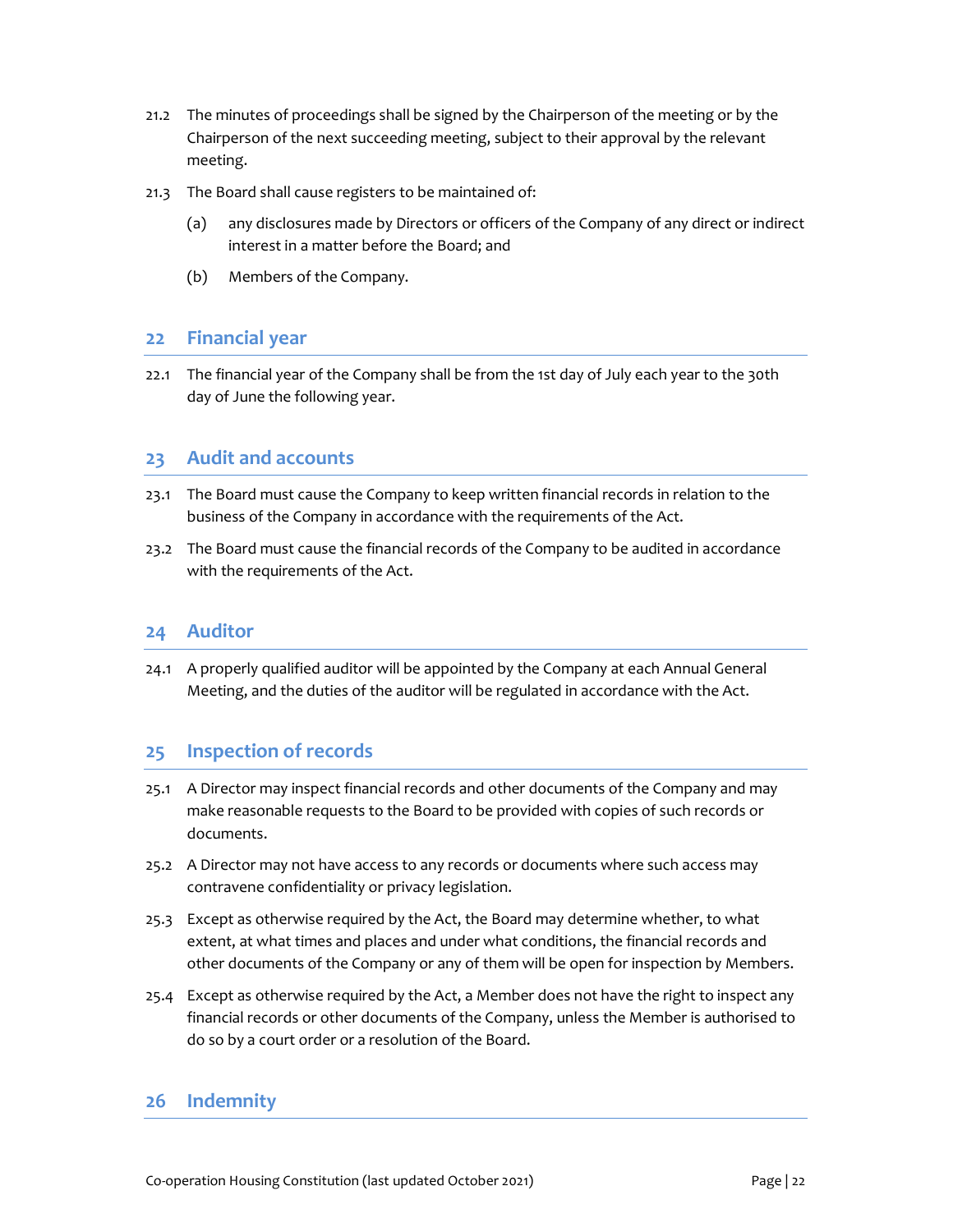26.1 The Company is to indemnify each officer of the Company out of the assets of the Company to the relevant extent against any liability incurred by the officer in or arising out of the conduct of the business of the Company, or in or arising out of the discharge of the duties of the officer, unless the liability was incurred by the officer through his or her dishonesty, negligence, lack of good faith or breach of duty.

## 27 Notices

- 27.1 Notice may be given by the Company to any person or Member who is entitled to notice under this Constitution:
	- (a) by serving it on the person; or
	- (b) by sending it by post, facsimile or other electronic transmission to the person at the person's address shown in the register of Members or at the address supplied by the person to the Company for the purpose of sending notices to the person.
- 27.2 Any notice sent by post shall be deemed to have been served on the third working day following posting.
- 27.3 Any notice sent by facsimile or other electronic transmission shall be deemed to have been served on the day following its transmission.
- 27.4 A certificate in writing signed by a Director or a Secretary stating that a document was sent to a Member by post or by facsimile or other electronic transmission on a particular date is prima facie evidence that the document was so sent on that date.
- 27.5 Accidental omission to give notice of a meeting to, or non-receipt of such notice by, a Director or Member shall not invalidate the proceedings of the meeting held in pursuance of such notice.
- 27.6 Subject to the Act, the signature to a written notice given by the Company may be written or printed.
- 27.7 Notice of every general meeting must be given to:
	- (a) every Member;
	- (b) every Director and Secretary; and
	- (c) the Auditor.
- 27.8 No other person shall be entitled to receive notices of general meetings.

## 28 Winding up

- 28.1 If the Company is wound up:
	- (a) each Full Member; and
	- (b) each organisation that has ceased to be a Full Member in the preceding 12 months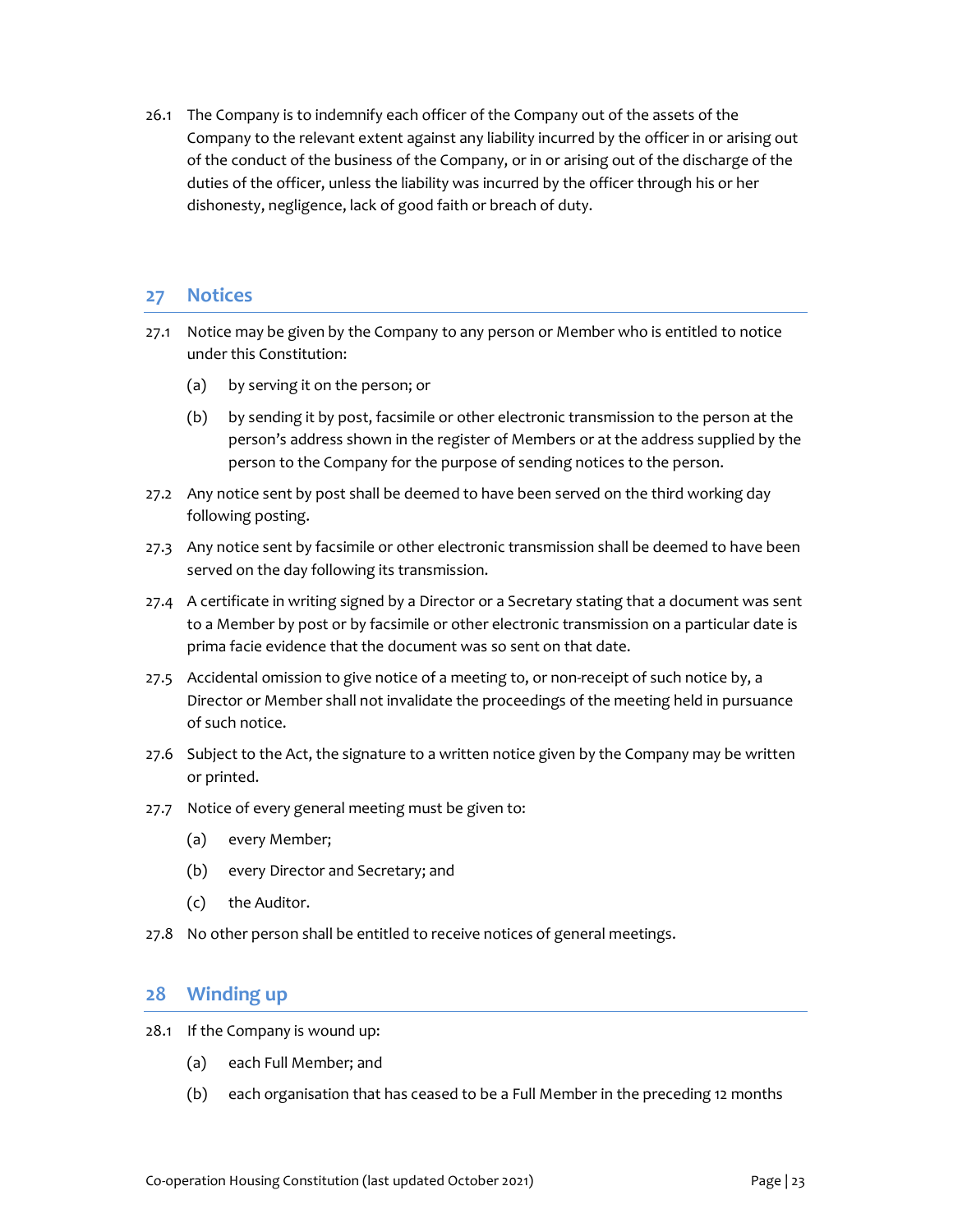undertakes to contribute to the property of the Company for the:

- (c) payment of debts and liabilities of the Company (with respect to Rule 28.1 (b), contracted before the organisation ceased to be a Full Member) and payment of costs, charges and expenses of winding up; and
- (d) adjustment of the rights of such Full Members and former Full Members among themselves.
- 28.2 The liability for a Full Member shall not exceeding \$5.00.
- 28.3 If, after the winding up or dissolution of the Company, there remains after meeting of all debts and liabilities any property whatsoever, the property shall not be paid to nor distributed among the Full Members, but shall dealt with as follows:
	- 28.3.1 In the first instance any Community Housing Asset must be transferred to another Registered CHP in Western Australia or to the Housing Authority, provided it has been granted deductible gift recipient status by the Australian Taxation Office.
	- 28.3.2 Any remaining assets not subject to 28.3.1 above must be given to or transferred to another corporation:
		- (a) the objectives of which as stated in its Constitution are restricted to one or more of the objectives specified in this Constitution;
		- (b) which is required to apply its profits or other income to the promotion of its objectives and is prohibited from paying dividends to its members;
		- (c) which is an institution accepted as a deductible gift recipient under any tax legislation by the Commissioner of Taxation or otherwise approved for these purposes by the Commissioner of Taxation; and
		- (d) which is selected by the Full Members of the Company at or before the time of dissolution and in default of application to a court.
- 28.4 At the time of the Company's winding up or on revocation of its deductible gift recipient status, whichever occurs earlier, subject to 28.3.1 above the following assets remaining after the payment of the Company's liabilities shall be transferred to a fund, authority or institution to which income tax–deductible gifts can be made:
	- (a) any gifts of money or property made for the principal use of the Company;
	- (b) any contributions made in relation to any eligible fundraising event held for the principal purpose of the Company; and
	- (c) any money received by the Company because of such gifts or contributions.

## 29 Interpretation of the Constitution

29.1 If any Rule or part thereof of this Constitution is, or may become, unenforceable by law for any reason whatsoever, then this Constitution is severable with respect to such Rule or part thereof, and the remainder of this Constitution is to be read and construed for all intents and purposes as if the same did not form part of this Constitution.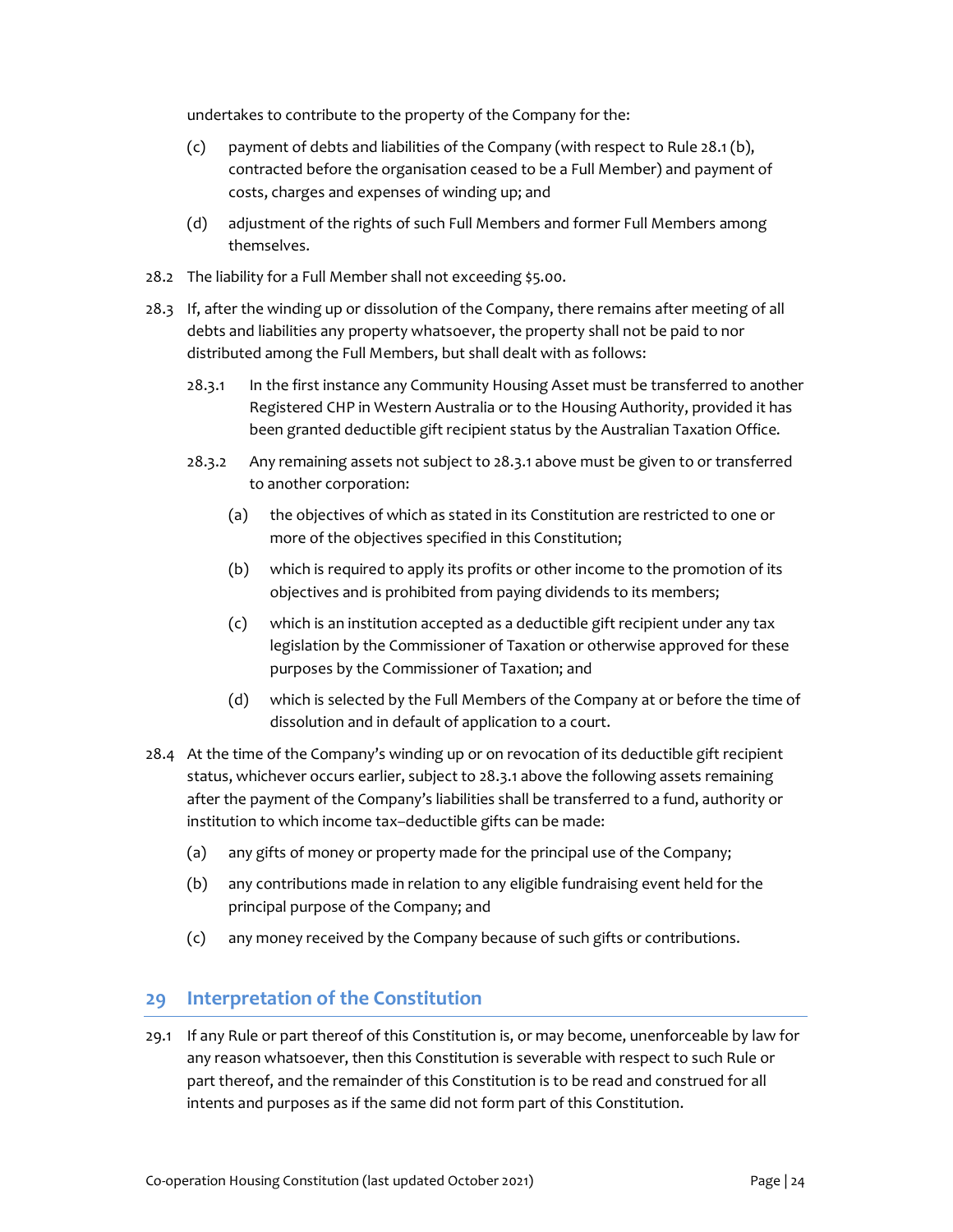29.2 Subject to the overriding powers of Full Members in general meetings, and to the jurisdiction of the courts, if any doubt shall arise as to the proper construction or meaning of any part of this Constitution or of any expression herein, the decision of the Board thereon shall be final and conclusive, provided such decision be written and recorded in the minutes of the proceedings of the Board.

# 30 Alterations to the Constitution

30.1 Any alteration to this Constitution may only be effected by a Special Resolution of the Full Members at a general meeting.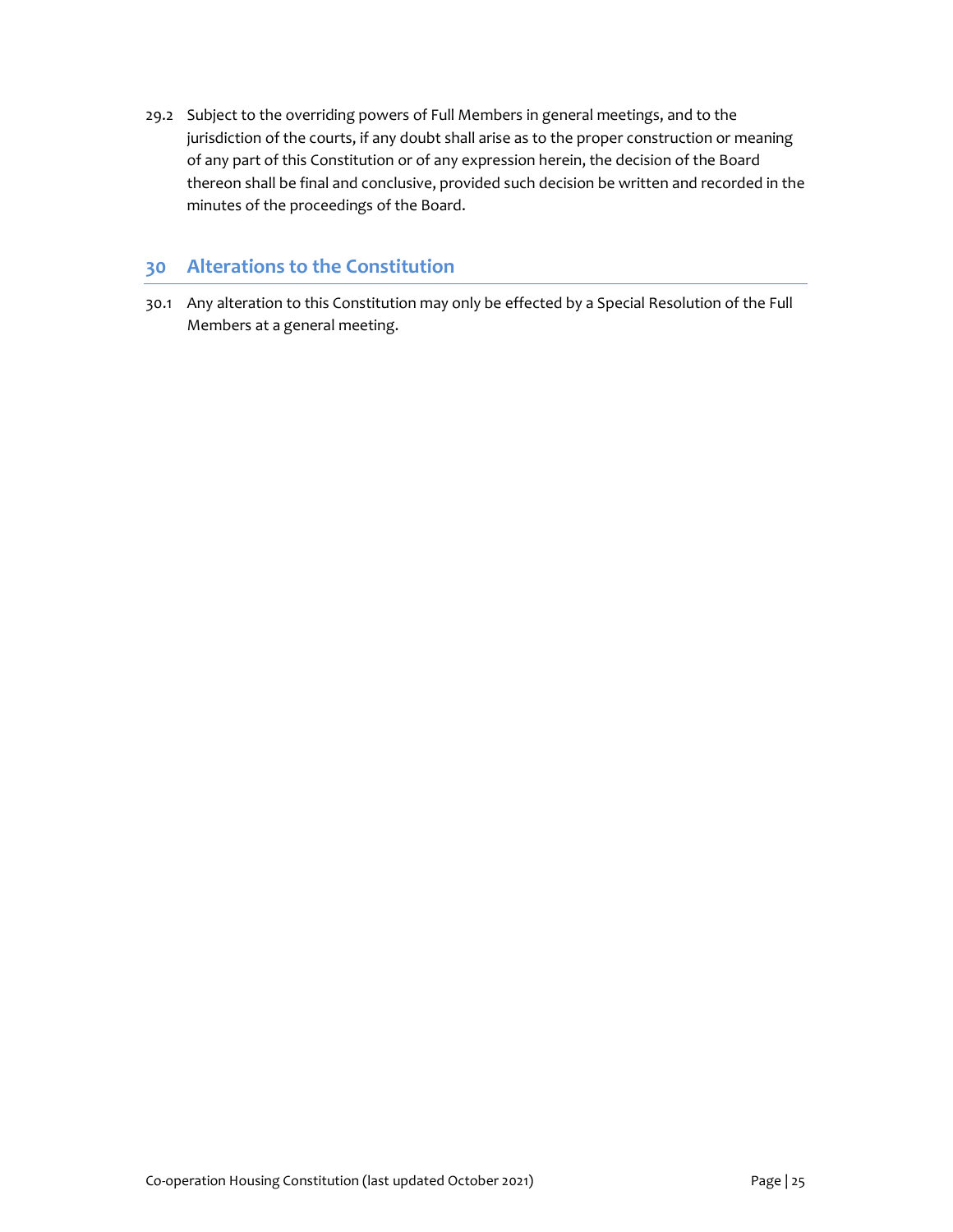# Appendix 1: Co-operative identity, values and principles

## **Definition**

A co-operative is an autonomous association of persons united voluntarily to meet their common economic, social, and cultural needs and aspirations through a jointly owned and democratically controlled enterprise.

## Values

Co-operatives are based on the values of self-help, self-responsibility, democracy, equality, equity and solidarity. In the tradition of their founders, co-operative members believe in the ethical values of honesty, openness, social responsibility and caring for others.

## **Principles**

The co-operative principles are guidelines by which co-operatives put their values into practice.

## 1. Voluntary and open membership

Co-operatives are voluntary organisations, open to all persons able to use their services and willing to accept the responsibilities of membership, without gender, social, racial, political or religious discrimination.

#### 2. Democratic member control

Co-operatives are democratic organisations controlled by their members, who actively participate in setting their policies and making decisions. Men and women serving as elected representatives are accountable to the membership. In primary co-operatives members have equal voting rights (one member, one vote) and co-operatives at other levels are also organised in a democratic manner.

## 3. Member economic participation

Members contribute equitably to, and democratically control, the capital of their co-operative. At least part of that capital is usually the common property of the co-operative. Members usually receive limited compensation, if any, on capital subscribed as a condition of membership.

Members allocate surpluses for any or all of the following purposes: developing their cooperative, possibly by setting up reserves, part of which at least would be indivisible; benefiting members in proportion to their transactions with the co-operative; and supporting other activities approved by the membership.

## 4. Autonomy and independence

Co-operatives are autonomous, self-help organisations controlled by their members. If they enter into agreements with other organisations, including governments, or raise capital from external sources, they do so on terms that ensure democratic control by their members and maintain their co-operative autonomy.